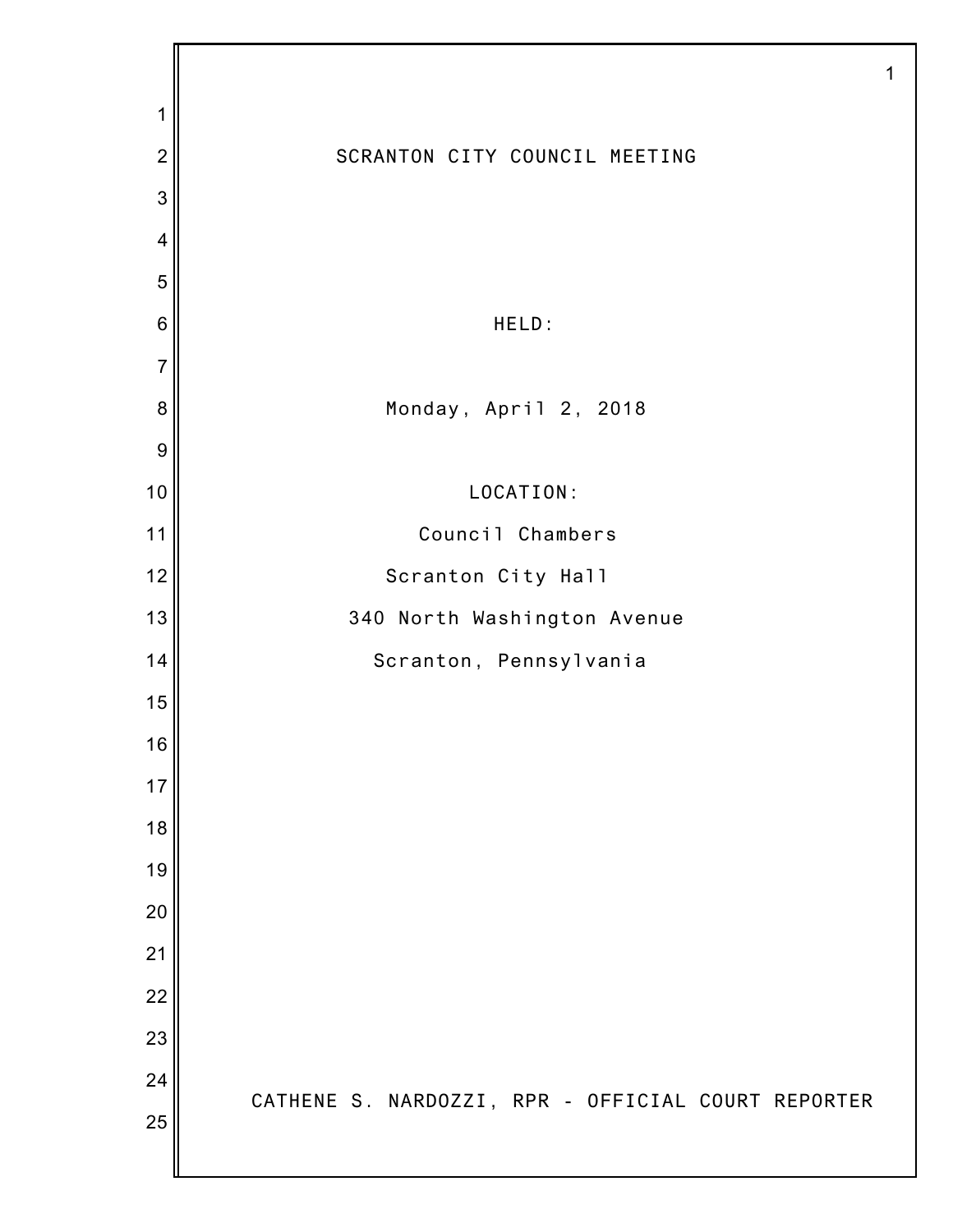| 1                |                                        |
|------------------|----------------------------------------|
| $\overline{2}$   |                                        |
| 3                | CITY OF SCRANTON COUNCIL:              |
| $\overline{4}$   | PATRICK ROGAN, PRESIDENT               |
| 5                | TIM PERRY, VICE PRESIDENT              |
| 6                | WAYNE EVANS                            |
| $\overline{7}$   | WILLIAM GAUGHAN                        |
| 8                | <b>KYLE DONAHUE</b>                    |
| $\boldsymbol{9}$ | LORI REED, CITY CLERK                  |
| 10               | KATHY CARRERA, ASSISTANT CITY CLERK    |
| 11               | JOSEPH COLBASSANI, ESQUIRE - SOLICITOR |
| 12               |                                        |
| 13               |                                        |
| 14               |                                        |
| 15               |                                        |
| 16               |                                        |
| 17               |                                        |
| 18               |                                        |
| 19               |                                        |
| 20               |                                        |
| 21               |                                        |
| 22<br>23         |                                        |
| 24               |                                        |
| 25               |                                        |
|                  |                                        |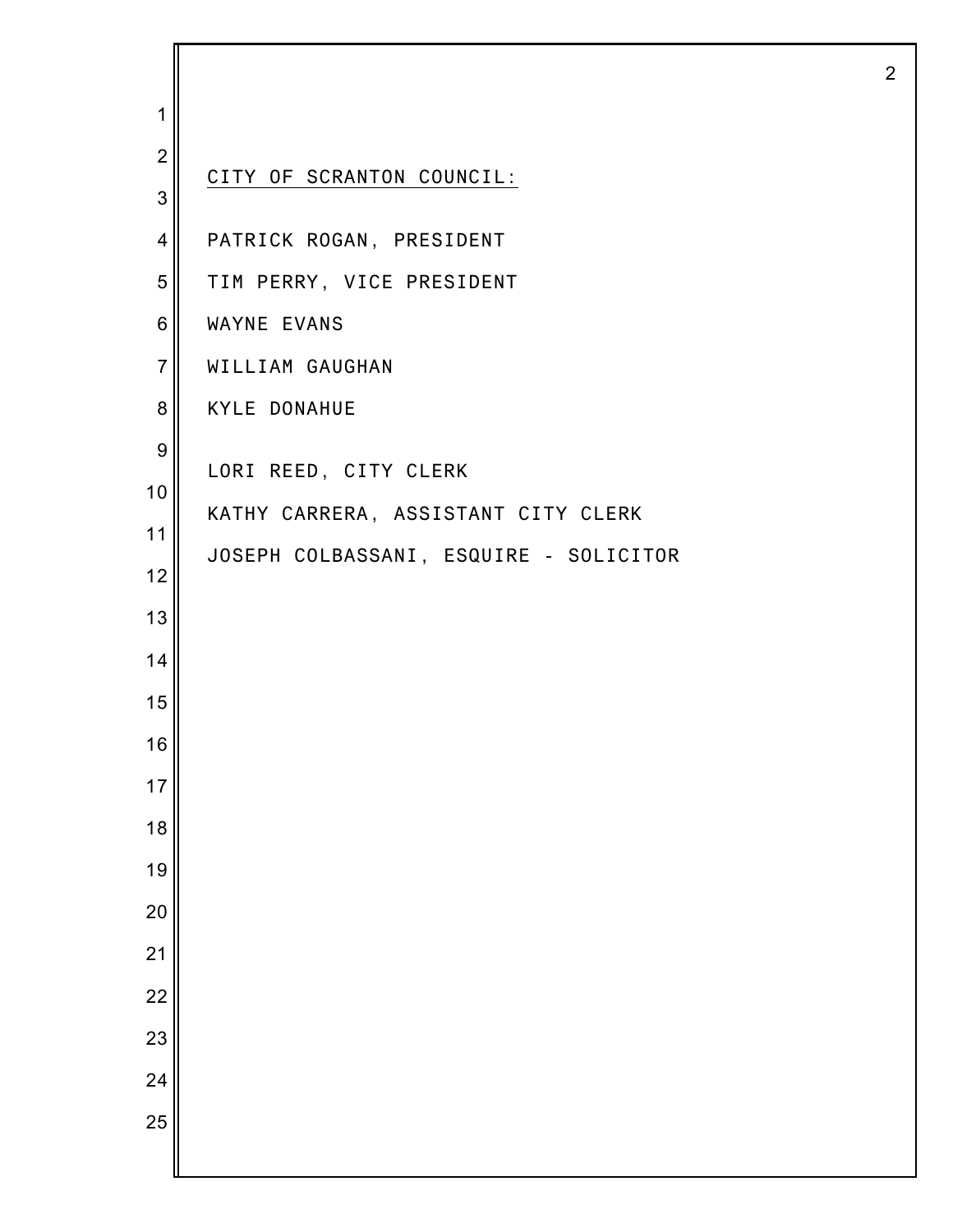|                | 3                                           |
|----------------|---------------------------------------------|
| 1              | (Pledge of Allegiance recited and           |
| $\overline{2}$ | moment of reflection observed.)             |
| 3              | MR. ROGAN: Roll call, please.               |
| 4              | MS. CARRERA: Mr. Perry.                     |
| 5              | MR. PERRY: Here.                            |
| 6              | MS. CARRERA: Mr. Donahue.                   |
| $\overline{7}$ | MR. DONAHUE: Here.                          |
| 8              | MS. CARRERA: Mr. Evans.                     |
| 9              | MR. EVANS: Here.                            |
| 10             | MR. CARRERA: Mr. Gaughan.                   |
| 11             | MR. GAUGHAN: Here.                          |
| 12             | MS. CARRERA: Mr. Rogan.                     |
| 13             | MR. ROGAN: Here. Dispense with the          |
| 14             | reading of the minutes.                     |
| 15             | MS. REED: THIRD ORDER. 3-A. AGENDA          |
| 16             | FOR THE BOARD OF ZONING APPEALS MEETING TO  |
| 17             | BE HELD APRIL 11, 2018.                     |
| 18             | MR. ROGAN: Are there any comments?          |
| 19             | If not, received and filed. Do any council  |
| 20             | members have announcements at this time?    |
| 21             | MR. EVANS: I have one. The third            |
| 22             | annual "Buy Local Spring Fling Marketplace" |
| 23             | will take this Saturday, April 7 from 11    |
| 24             | a.m. to 4 p.m. at the Scranton Cultural     |
| 25             | Center. The event will feature              |
|                |                                             |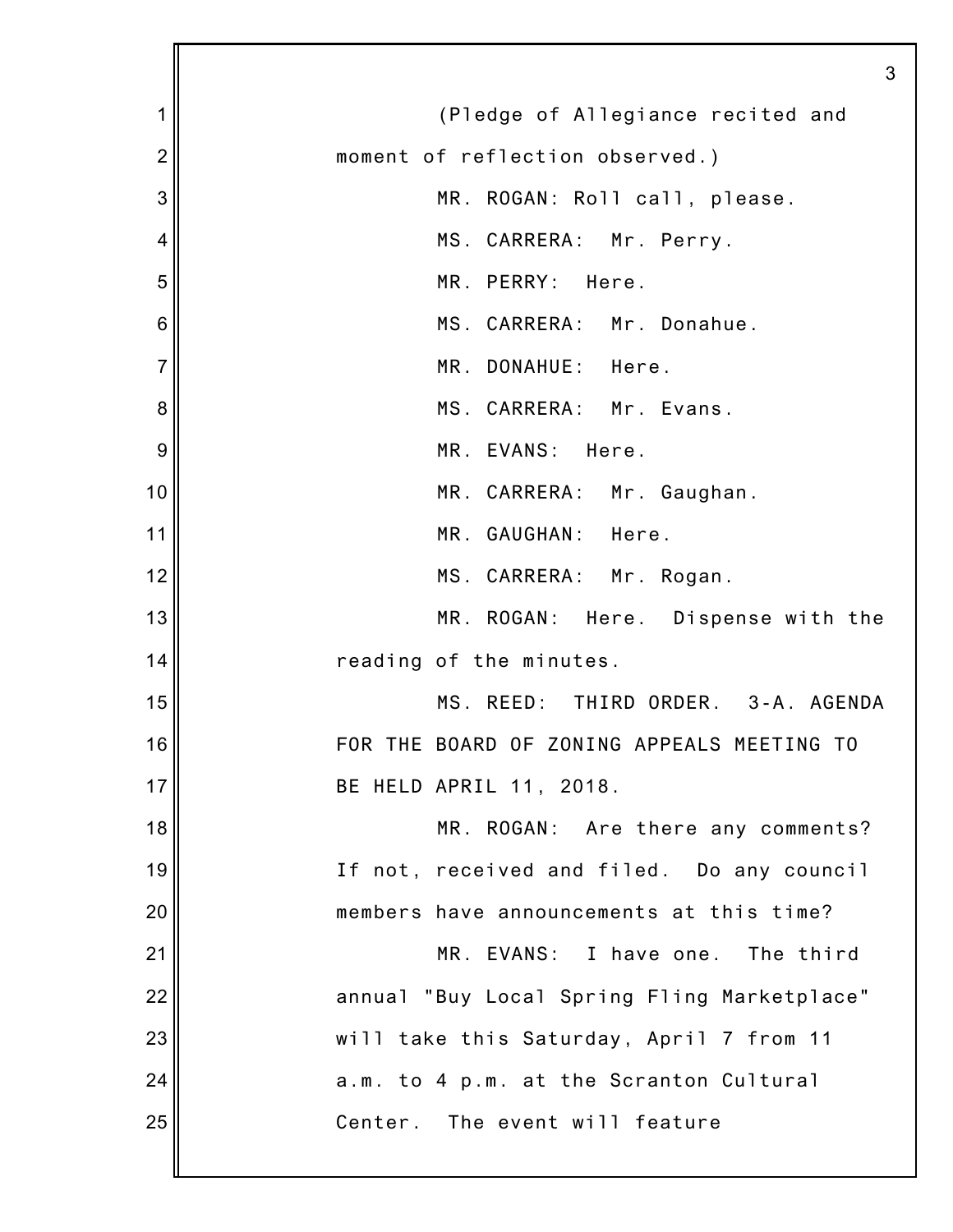1 2 3 4 5 6 7 8 9 10 11 12 13 14 15 16 17 18 19 20 21 22 23 24 25 approximately 75 vendors including some of the areas finest local businesses, artisans and wineries and span four floors of the Scranton Cultural Center. A free reusable shopping bag will be given to the first 1,000 patrons courtesy of FNCB Bank. There is a \$2 admission fee. Food and beverages will be available for purchase. MR. ROGAN: I have one as well. Just a reminder that refuse and red container recycling will be one day behind this week due to the Easter holiday. DPW was off today, on day. Anyone else? MS. REED: FOURTH ORDER. CITIZENS' PARTICIPATION. (The following speakers offered public comment: Lee Morgan spoke on city business and matters of general concern. Ron Ellman spoke on matters of general concern. Joan Hodowanitz spoke on agenda items and city business. Nadine Simms spoke on city business. Dave Dobrzyn spoke on matters of general concern.) MS. REED: FIFTH ORDER. 5-A. Motions.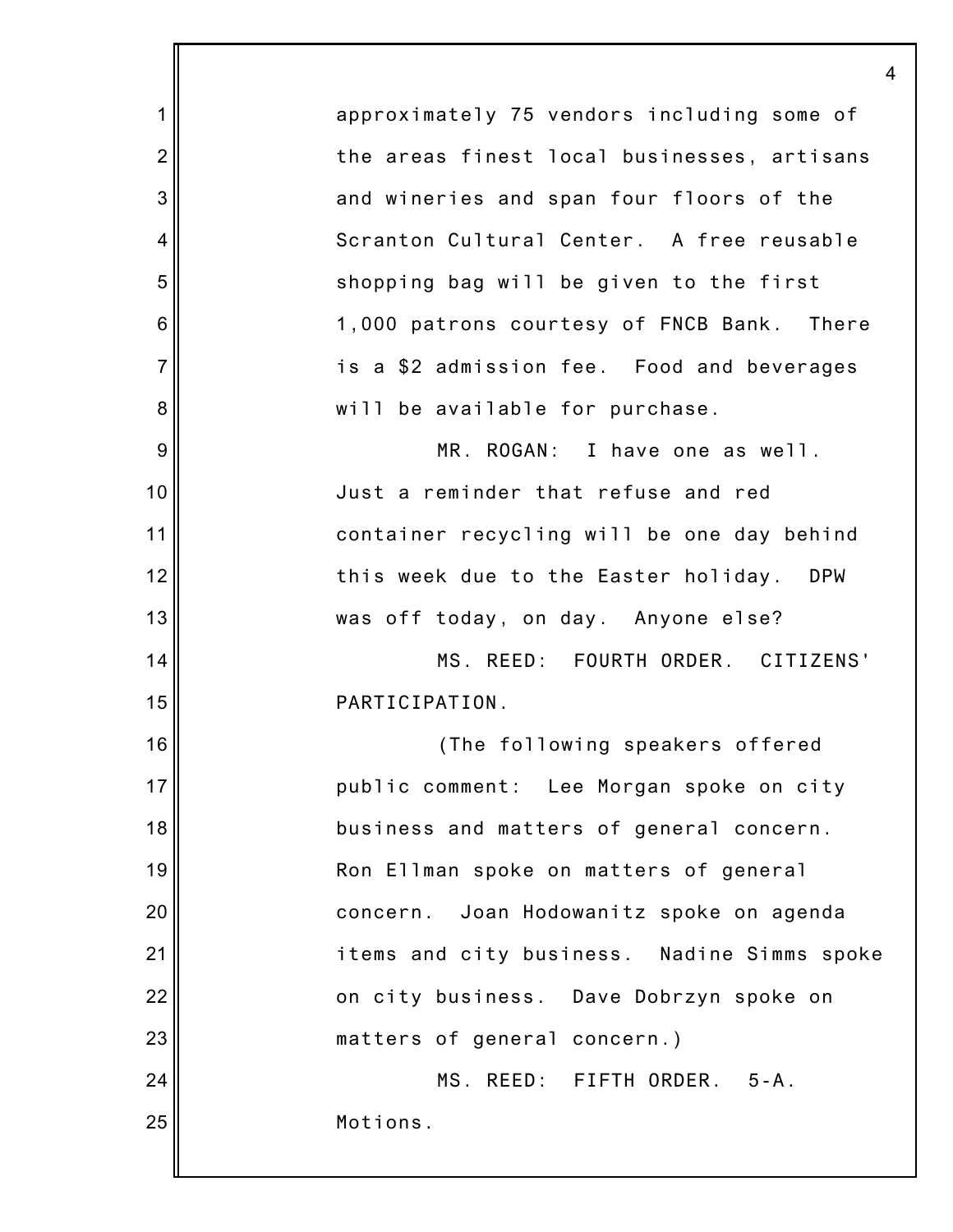|                | 5                                            |
|----------------|----------------------------------------------|
| 1              | MR. ROGAN: Mr. Perry, do you have            |
| $\overline{2}$ | any motions or comments?                     |
| 3              | MR. PERRY: Just a few brief                  |
| 4              | comments, I'm sure this is going to be       |
| 5              | included in our insurance policy, Mrs. Reed, |
| 6              | if we could just find out for sure if the    |
| $\overline{7}$ | contents of the Serrenti building is covered |
| 8              | under city insurance, you know. I can't      |
| $9\,$          | remember seeing that report, it was so long  |
| 10             | ago just since it was brought up it would    |
| 11             | give us all peace of mind just to make sure  |
| 12             | our ducks are in a row when it comes to      |
| 13             | that.                                        |
| 14             | The only other thing I have today is         |
| 15             | on our agenda 5-C and 5-D there is going to  |
| 16             | be a motion, I'll be for it, it's going to   |
| 17             | be to table some legislation for traffic     |
| 18             | patterns for the new Sheetz building that's  |
| 19             | going to be potentially by Linden and        |
| 20             | Seventh.<br>We had some talk about it in     |
| 21             | caucus, I'm sure some of my other councilmen |
| 22             | will bring it up. It's the only legislation  |
| 23             | we are going to get for this project is      |
| 24             | going to be for the traffic signals and it's |
| 25             | an immense project that has a lot of minutia |
|                |                                              |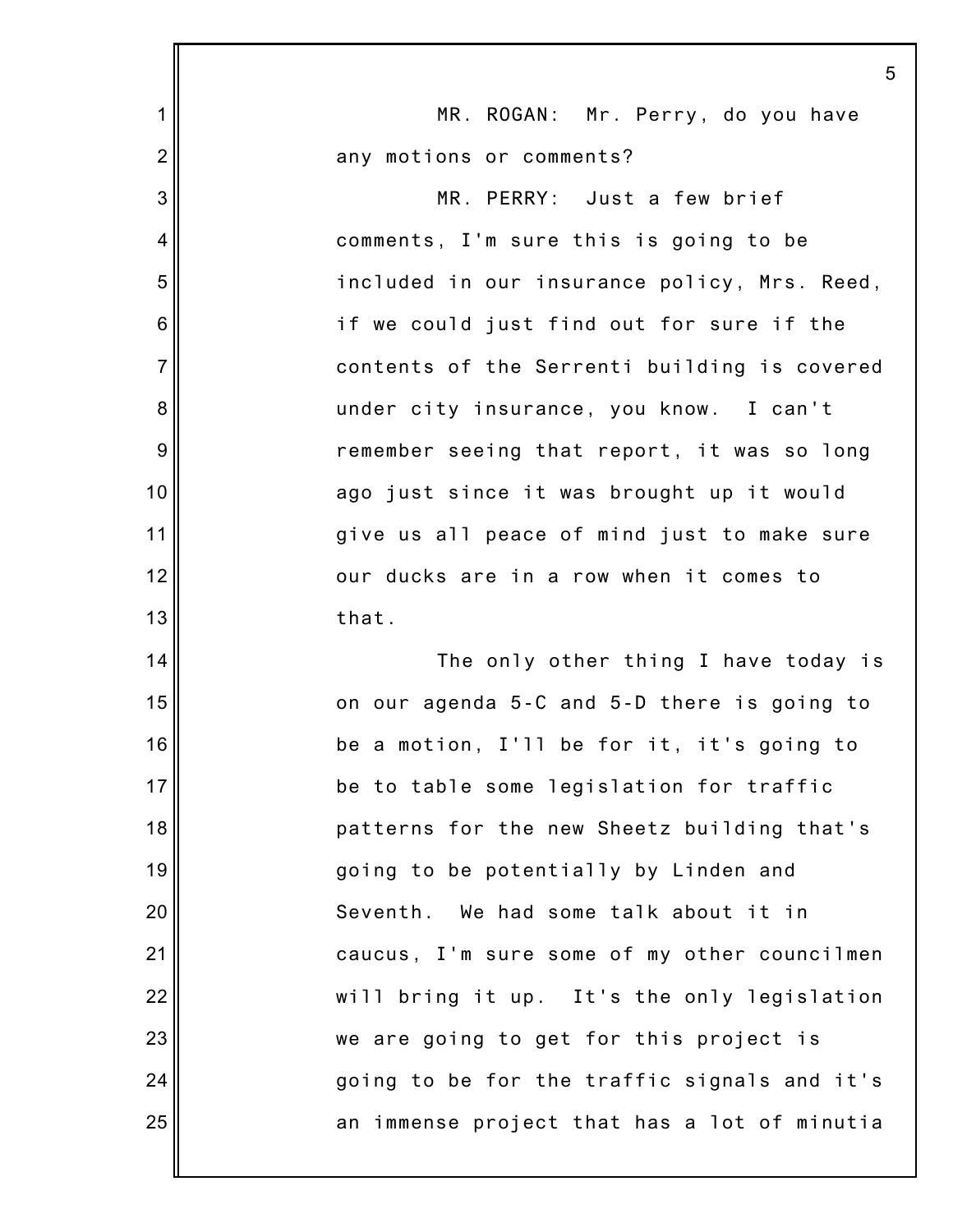|                | 6                                            |
|----------------|----------------------------------------------|
| 1              | to it and we are just going to -- well, I'm  |
| $\overline{2}$ | going to be for tabling this legislation     |
| 3              | just to give us time to hear from PennDOT    |
| $\overline{4}$ | city planner, city engineer and Sheetz if    |
| 5              | they would like to input as well. Once we    |
| 6              | get our full in-depth coverage on that we    |
| $\overline{7}$ | can put that back on the table and go ahead  |
| 8              | with that in full force with having the      |
| 9              | knowledge of what the actual project         |
| 10             | entails. With that, I'll save all my other   |
| 11             | comments for agenda items.                   |
| 12             | MR. ROGAN: Thank you, Mr. Perry.             |
| 13             | Mr. Donahue, do you have any motions or      |
| 14             | comment?                                     |
| 15             | MR. DONAHUE: I have nothing at this          |
| 16             | time. Thank you.                             |
| 17             | MR. ROGAN: Thank you. Mr. Evans,             |
| 18             | any motions or comments.                     |
| 19             | MR. EVANS: Just a few. I was going           |
| 20             | to talk about reassessment, but Mr. Ellman   |
| 21             | was so nice to me tonight I'll pass on that  |
| 22             | and I'll pick it up next time.<br>Mrs.       |
| 23             | Schumacher has been requesting for awhile to |
| 24             | know what the bond rating is. It's BB plus,  |
| 25             | which is on grade below best grade, so if    |
|                |                                              |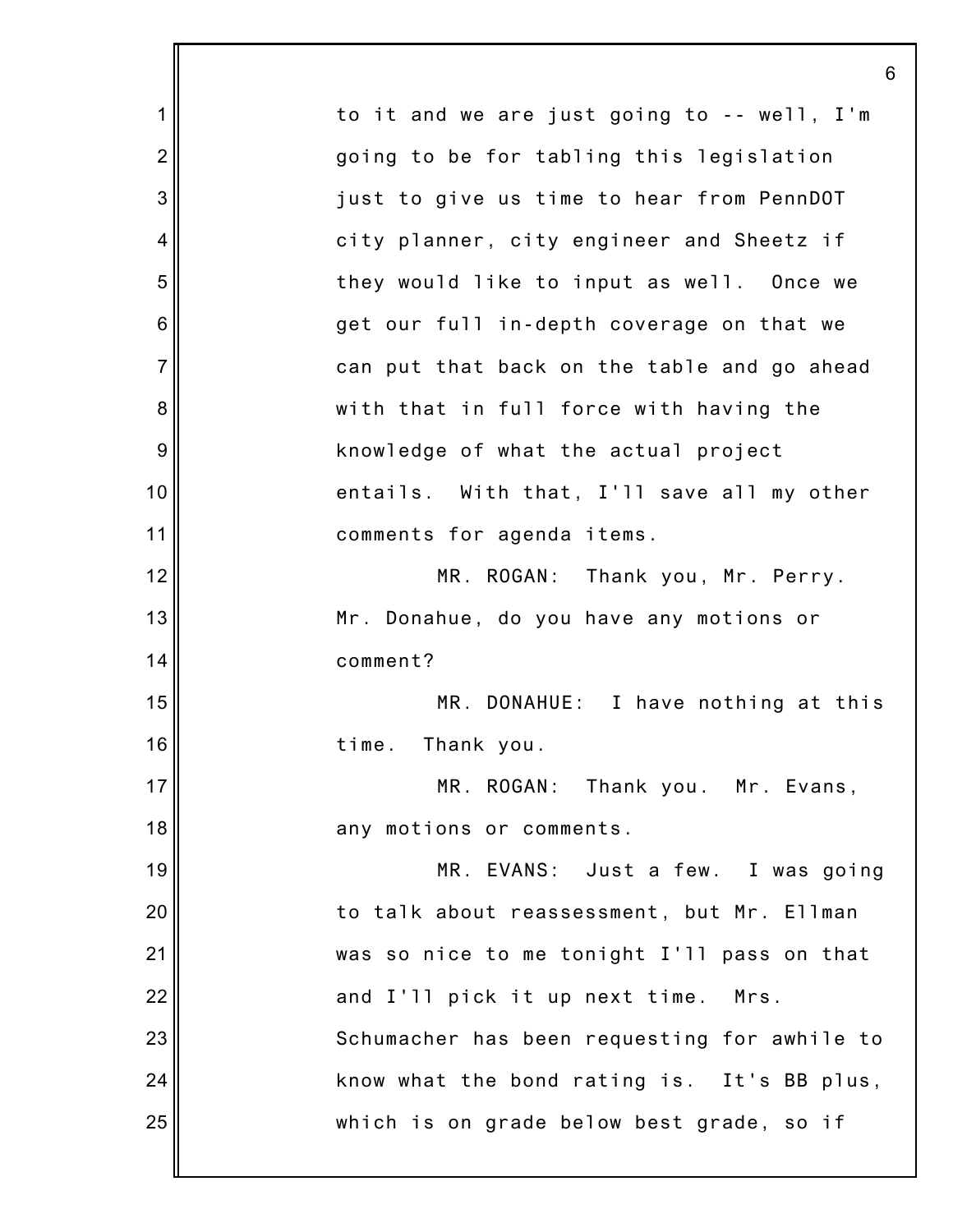you see her and want to pass that onto her I'd appreciate it. Also, I'd like to talk briefly about an update on the idea sessions we had held at city council chambers. Work is in progress on several of the ideas and comments that were shared that evening. For example, the idea of bringing back a guide to do business in Scranton. We received a commitment from the Small Business Development Center to work with us on this project and pursuing that. We also identified a potential funding source if required for printing of a new guide. The committee also suggested that signs be erected with a large "P" indicating the location of the parking garages in the city on streets leading up to the garages. This is something that is done in many other cities, so I had a conversation with NDC and ABM and they are looking into it. I let them know that council would support any legislation that was necessary to make that happen.

1

2

3

4

5

6

7

8

9

10

11

12

13

14

15

16

17

18

19

20

21

22

23

24

25

Also, a simplified approach to permits for some of our large events like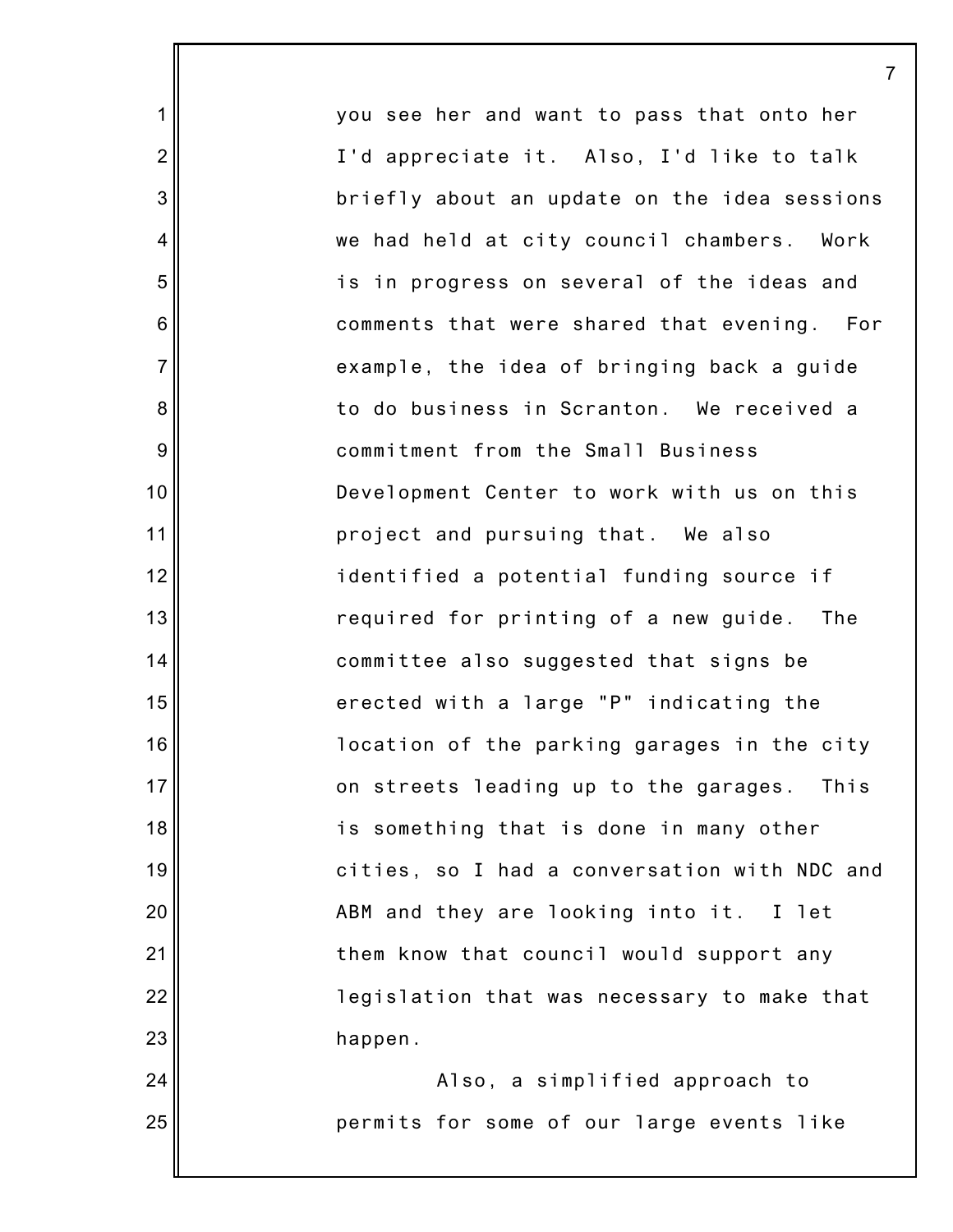|                | 8                                            |
|----------------|----------------------------------------------|
| 1              | the holiday markets and holiday square.      |
| $\overline{2}$ | This is, again, a process with discussion    |
| 3              | with the city solicitor that is in process   |
| $\overline{4}$ | and we hope to have something relative to    |
| 5              | that hopefully soon.                         |
| 6              | There was also a common theme during         |
| $\overline{7}$ | this idea session and other conversations    |
| 8              | with small business owners and property      |
| $9\,$          | owners and taxpayers that how do we make     |
| 10             | reporting issues in the City of Scranton an  |
| 11             | easier and more friendly and responsive      |
| 12             | process, so to address that city council     |
| 13             | will be engaging in having a Power Point     |
| 14             | presentation over the next month or two with |
| 15             | a company called See, Click, Fix.            |
| 16             | Essentially it works like this, the          |
| 17             | consumer, who is the citizen or the taxpayer |
| 18             | or the business owner, has an app on their   |
| 19             | phone. They see an issue like a pothole or   |
| 20             | graffiti or even a couch on someone's front  |
| 21             | porch, they can snap a picture, send it via  |
| 22             | the app to a city employee who is then       |
| 23             | becomes a point person who routes the        |
| 24             | request to the appropriate department or     |
| 25             | employee. The citizen is now told his        |
|                |                                              |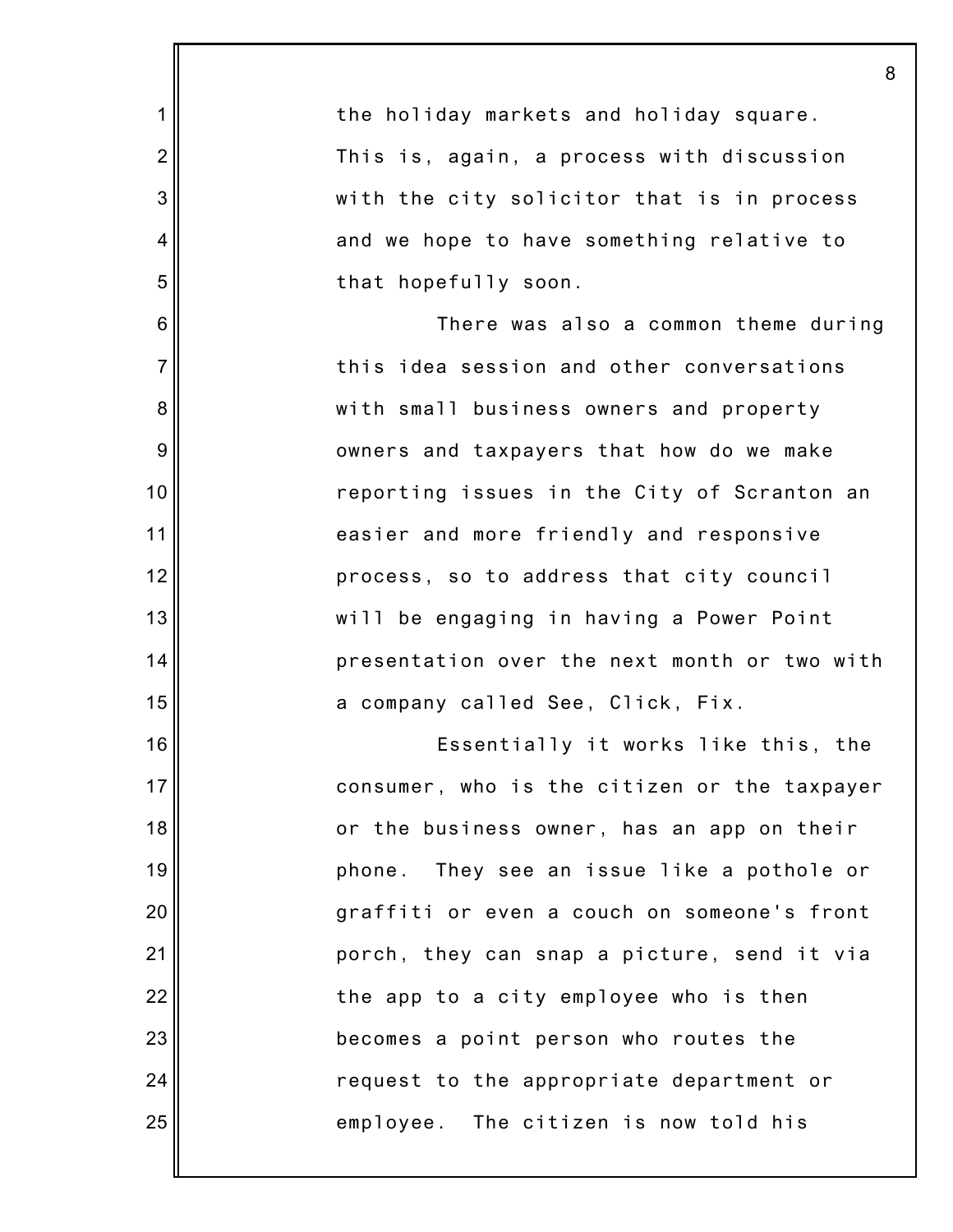report is received and is kept via text or e-mail as the request works its way into its proper conclusion. And the links are also maintained on each and every report so the administration and city council can see that the reports are being acknowledged and when they are being resolved and how long it has taken to close out that particular issue.

1

2

3

4

5

6

7

8

9

10

11

12

13

14

15

16

17

18

19

20

21

22

23

24

25

So this is something I view as not only transparent, but engaged and efficient government. As an idea, I think that's a concept that we should all embrace for our city. The presentation will be expected to happen in a public caucus, and mostly likely in the Governor's Room because it's easier to set up a large scene that we can see the full presentation and more people have the opportunity to view it as well, so when that happens we'll update and I'll let everybody know through an announcement at one our future council meetings. And that's all I have for tonight.

MR. ROGAN: Thank you, Mr. Evans. Mr. Gaughan, any motions or comments? MR. GAUGHAN: Yes, I do. Thank you.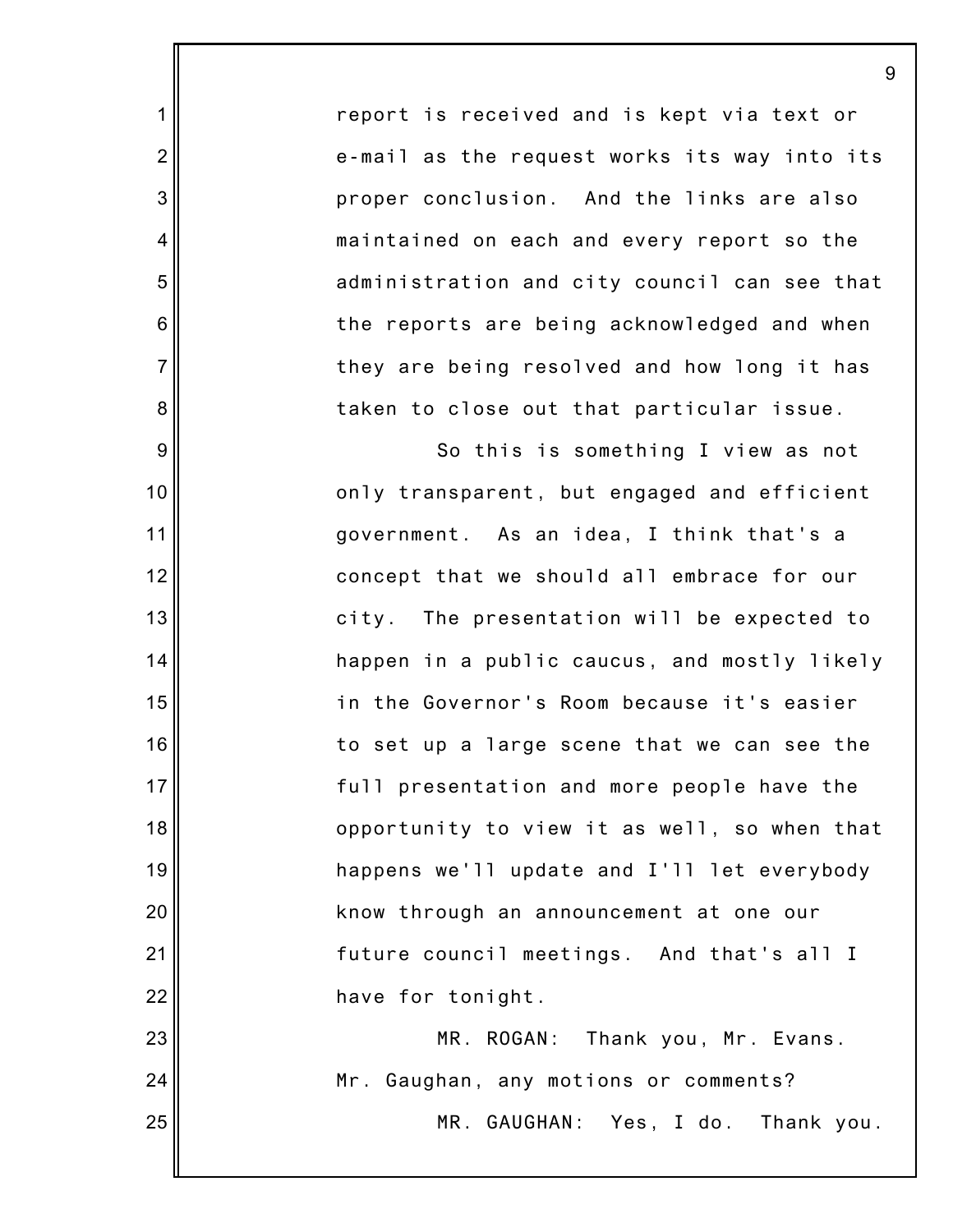We received a complaint -- or I received a complaint a few weeks ago about truck traffic on North Main Avenue turning onto Oram Street and then there is all sorts of issues going on so I'm going to ask that we did get a memo from the city engineer, but I'm going to ask that we refer this matter to PennDOT and ask them to increase the signage along Main Avenue because trucks are making the wrong turn and they are damaging people's yards. City engineer John Pocius will be in our caucus next week, April 9, to give you an update on several projects that will be occurring throughout the city. I received a letter from a gentlemen in 300 block of Ferdinand Street about a property that is in disrepair so we are

10

1

2

3

4

5

6

7

8

9

10

11

12

13

14

15

16

17

18

19

20

21

22

23

24

25

going to forward to the Licensing and Inspections Department.

I brought this up in caucus, our office has sent several letters now to the Civil Service Commission, the chairmen, Mr. Jeff Mackey, and we sent one to their solicitor asking for an update on the rules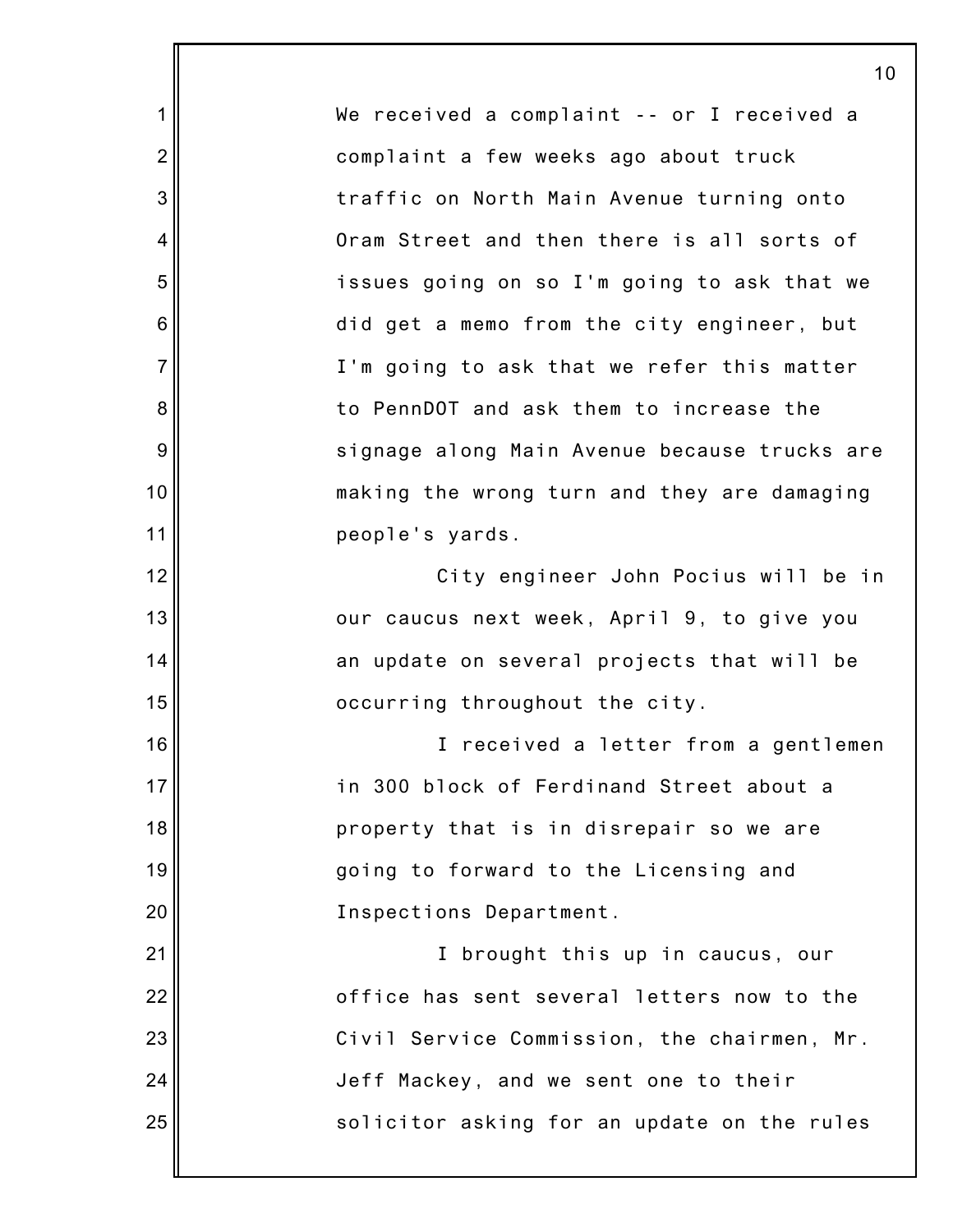and regulations of the Civil Service Commission, the last copy that our office had received was May 25, 1999, and we have not received any response yet and I had some other questions for the Civil Service Commission, so if we can send another letter out to this commission and I am going to put -- I guess I have to put in a Right-to-Know request because it's very difficult to get information.

1

2

3

4

5

6

7

8

9

10

11

12

13

14

15

16

17

18

19

20

21

22

23

24

25

Secondly, the Scranton Sewer Authority I asked back in February and January if the Scranton Sewer Authority had performed their audit yet back in June of 2017. The accounting firm Rainey & Rainey was hired for audit prep services so I wanted to know if the audit had been completed yet and if so I requested a copy again, no surprise there no response, so I'll be doing a Right-to-Know and send another correspondence on that.

Also, I mentioned this I think the last four years and I don't know if anybody is listening, but the street sweeper that goes throughout the city, I would like again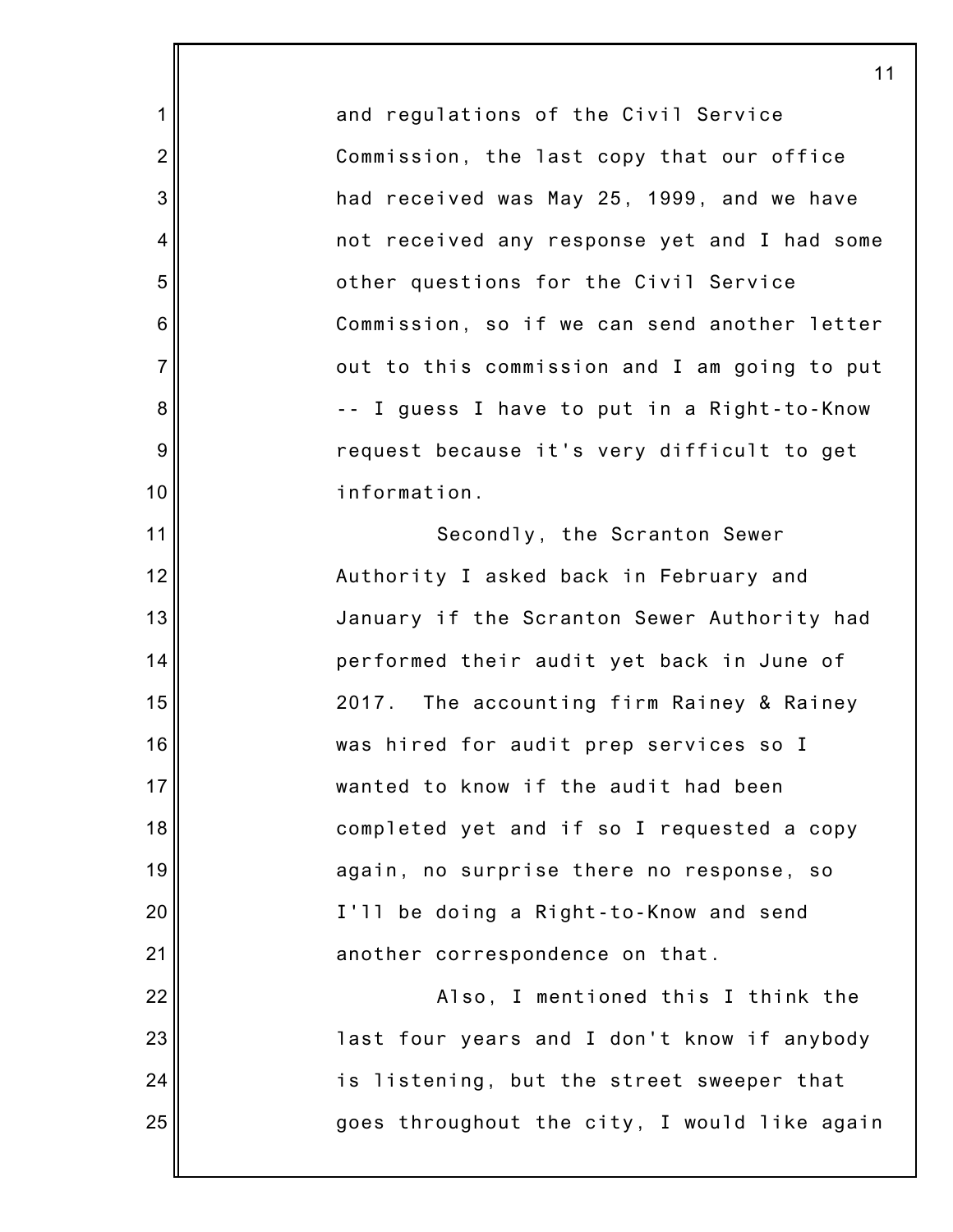to request the administration to take into account a better way of communicating with the residents that the street sweeper is coming to their neighborhood. The problem is that the street sweeper does a great job, but the people do not know to move their cars off the street so, therefore, the street is not properly cleaned. So, again, I will ask that we send correspondence to the mayor and to the DPW director asking them to come up with a way. I've given them several recommendations of my own to let people know when the street sweeper is coming through their neighborhood.

1

2

3

4

5

6

7

8

9

10

11

12

13

14

15

16

17

18

19

20

21

22

23

24

25

I have also received a few complaints about the deterioration of East Mountain Road, so we'll send correspondence to the DPW on that, and then there are also several catch basins, particularly in the area of Yesu Lane as it meets East Mountain Road that are totally covered and residents are concerned about that.

And that's all I have for this week. Thank you.

MR. ROGAN: Thank you. Just a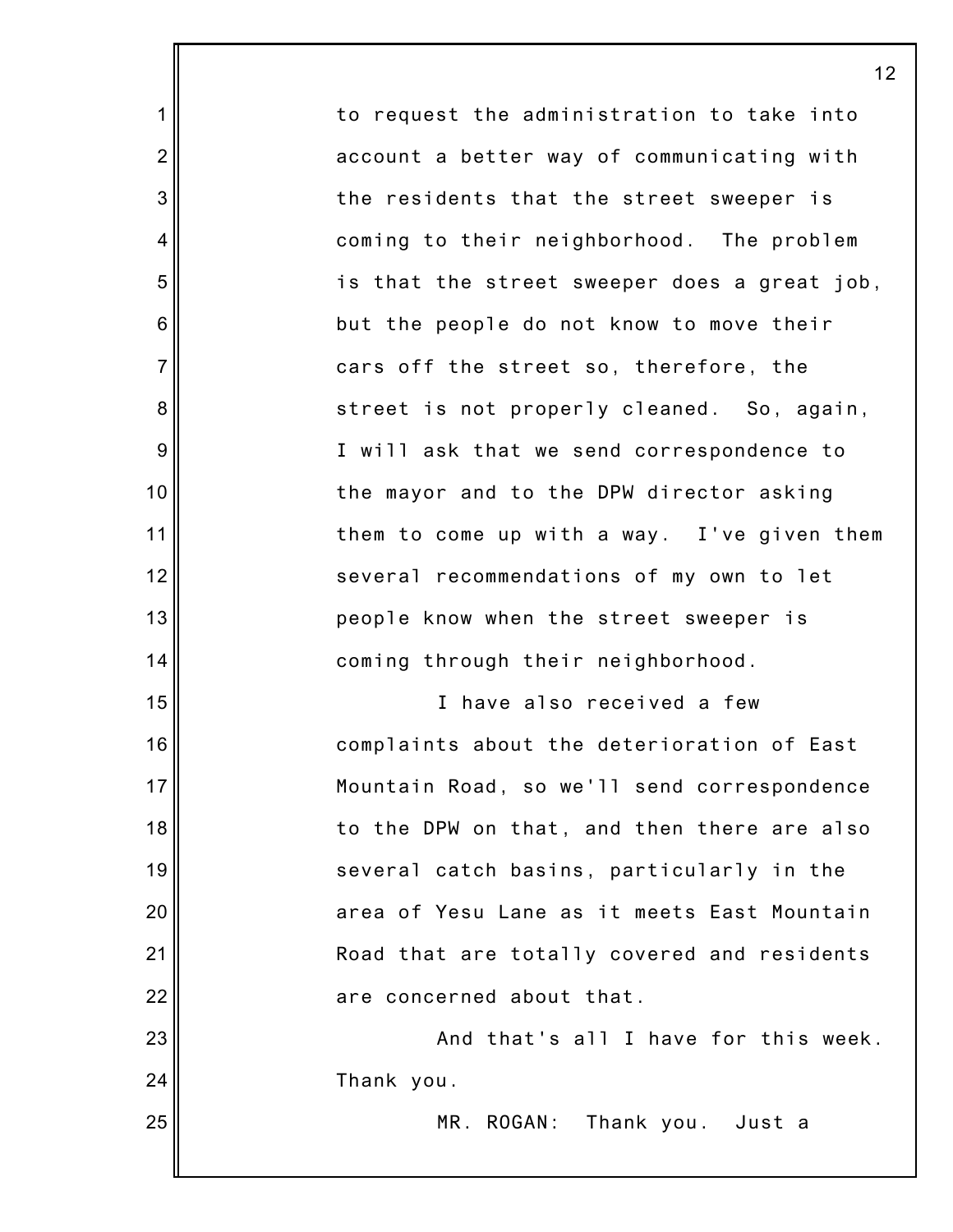couple of items following up on some citizens questions. Regarding reassessment, it was brought up again and think I addressed it two weeks ago, but city council is committed to seeing this through. I can't speak for the mayor, you would have to ask him as far as what the administration thinks on the issue, but this is not going on the back burner. One way or the other, you know, we are going to have some resolution to this within this year.

1

2

3

4

5

6

7

8

9

10

11

12

13

14

15

16

17

18

19

20

21

22

23

24

25

Secondly, a resident brought up non-lethal weapons in school, something I would completely support. I think it would make sense to present that to the school board where they may a little more, you know, a little more say in those type of issues than we would, but my wife is a teacher and, you know, that is something that I think would make sense making sure our teachers and children are safe.

Next, DPW, I want to thank Larry Wynn and Tim Gilroy, who is on dispatch, for helping with a couple of issues with the DPW over the week.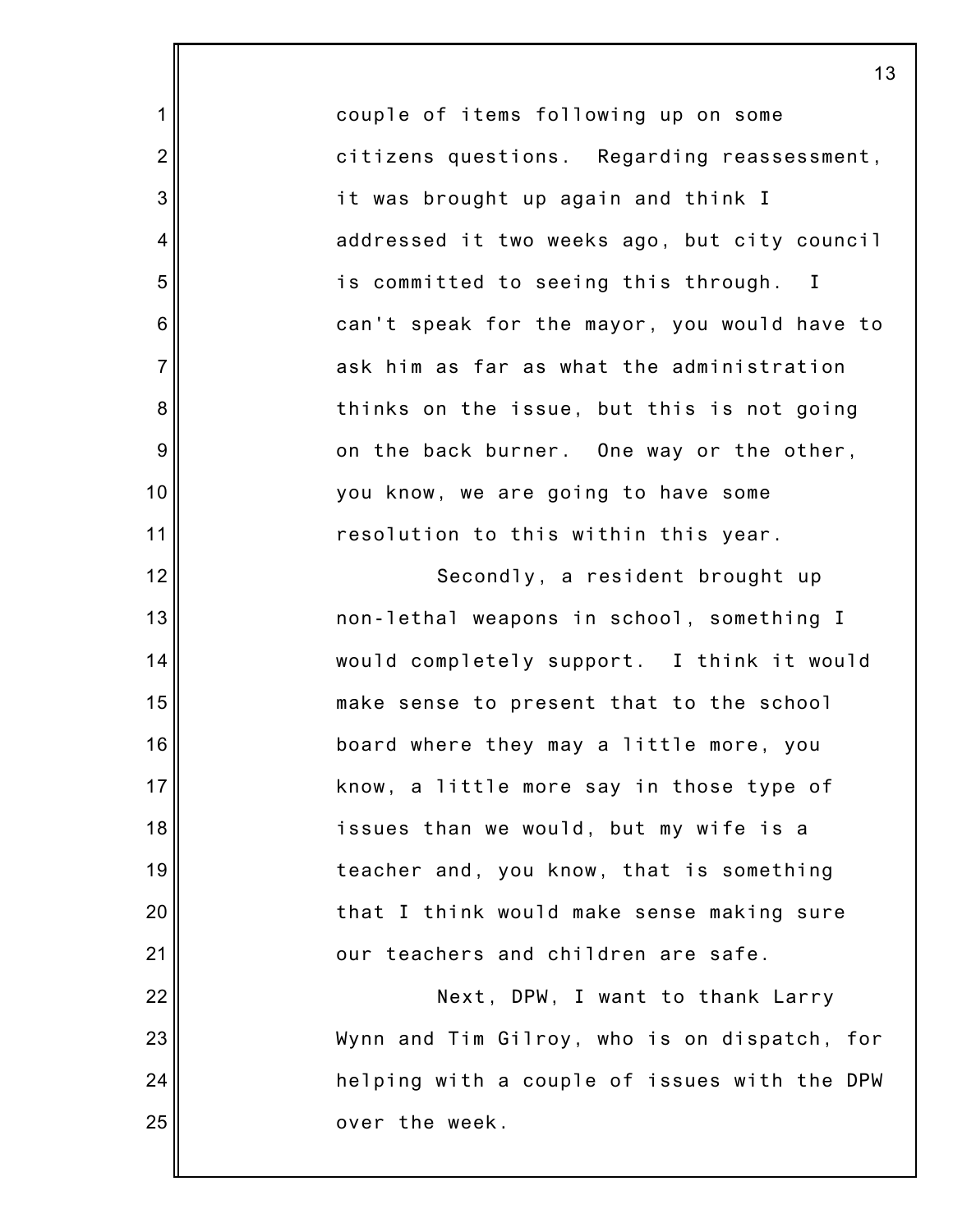1 2 3 4 5 6 7 8 9 10 11 12 13 14 15 16 17 18 19 20 21 22 23 24 25 And, finally, I know Councilman Perry mentioned it, you know, last week what it was announced that Sheetz was coming to the area I think a lot of people were - myself included, were initially pretty happy, then when I found out the location and started hearing from residents, particularly in West Side and those who have children at Scranton High, the location I have some concerns. Anyone that lives in West Scranton or travels from West Scranton knows how backed up that intersection gets currently. Adding a gas station there with a drivethrough and adding some signalization, my fear is that it's not only going to effect that intersection, but it's going to push it back to the U-Haul down to the car wash and other way towards the Glider Diner as well. So as was mentioned, city council will introduce the legislation and table it. We hope to have a representative from PennDOT come in. I know a study was already conducted regarding this intersection, so we would like to hear more plain language what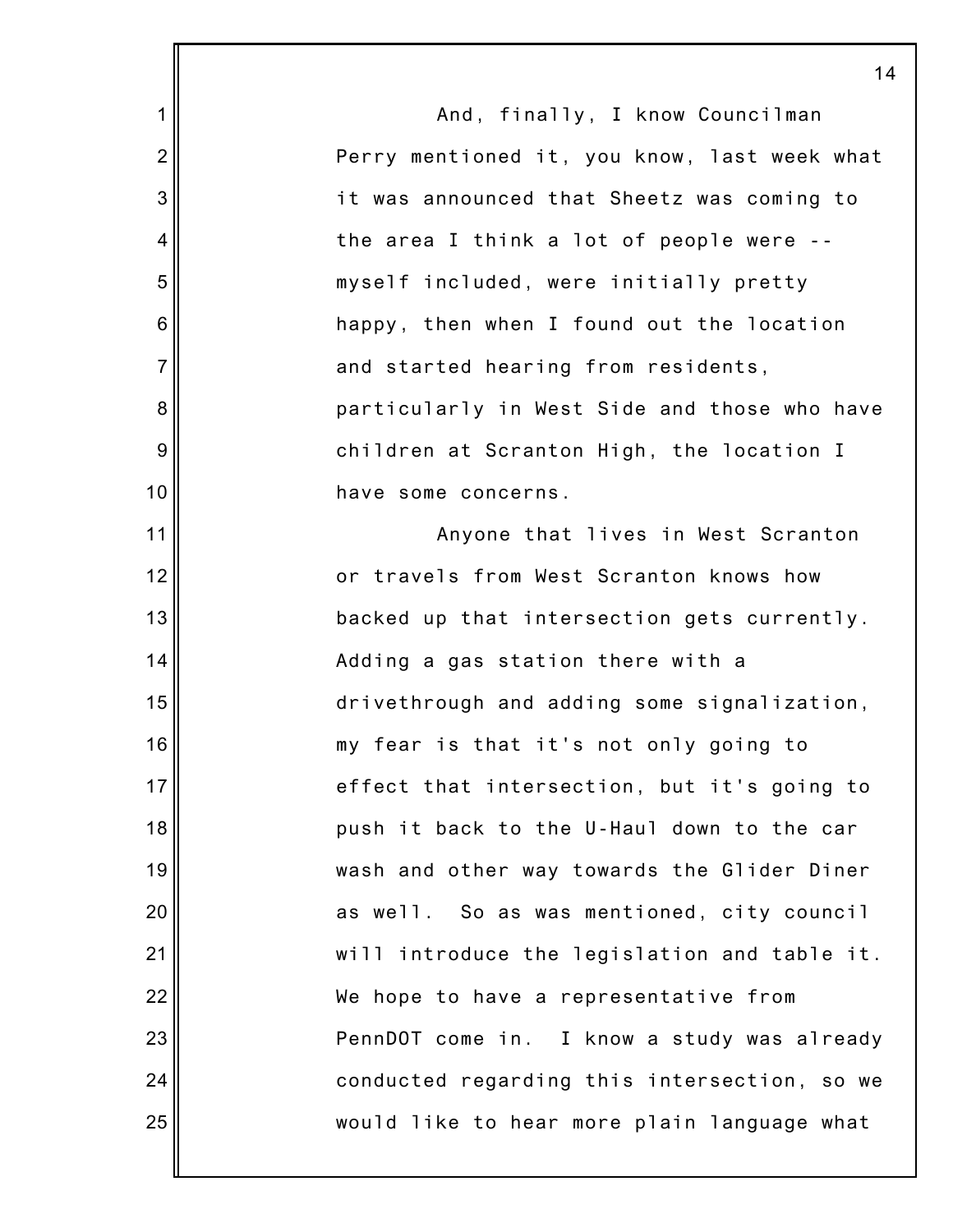their study produced. I know it was very lengthy so we would like to talk to them about how they achieve the results of their study, and also I'd like to hear from a representative from Sheetz. It's their project, I would like to hear how they would, you know, deal with different issues as they arise.

1

2

3

4

5

6

7

8

9

10

11

12

13

14

15

16

17

18

19

20

21

22

23

24

25

Like I said, I don't have a problem, I'm for them coming to Scranton, I'm just a little bit concerned about that location because it is an already very busy location right by the school and adding, you know - multiply the traffic by however many times with it being a gas station I think is going to make the traffic situation for those going into West Side or going to Scranton High School even worse, so more to come on that in the coming weeks. That is all.

MS. REED: 5-B. FOR INTRODUCTION – AN ORDINANCE - ESTABLISHING A "NO PARKING ZONE" ALONG THE WEST SIDE OF WYOMING AVENUE (SR 3025) FROM A POINT 175 FEET SOUTH OF THE INTERSECTION WITH EAST GIBSON STREET TO A POINT 325 FEET SOUTH OF THE INTERSECTION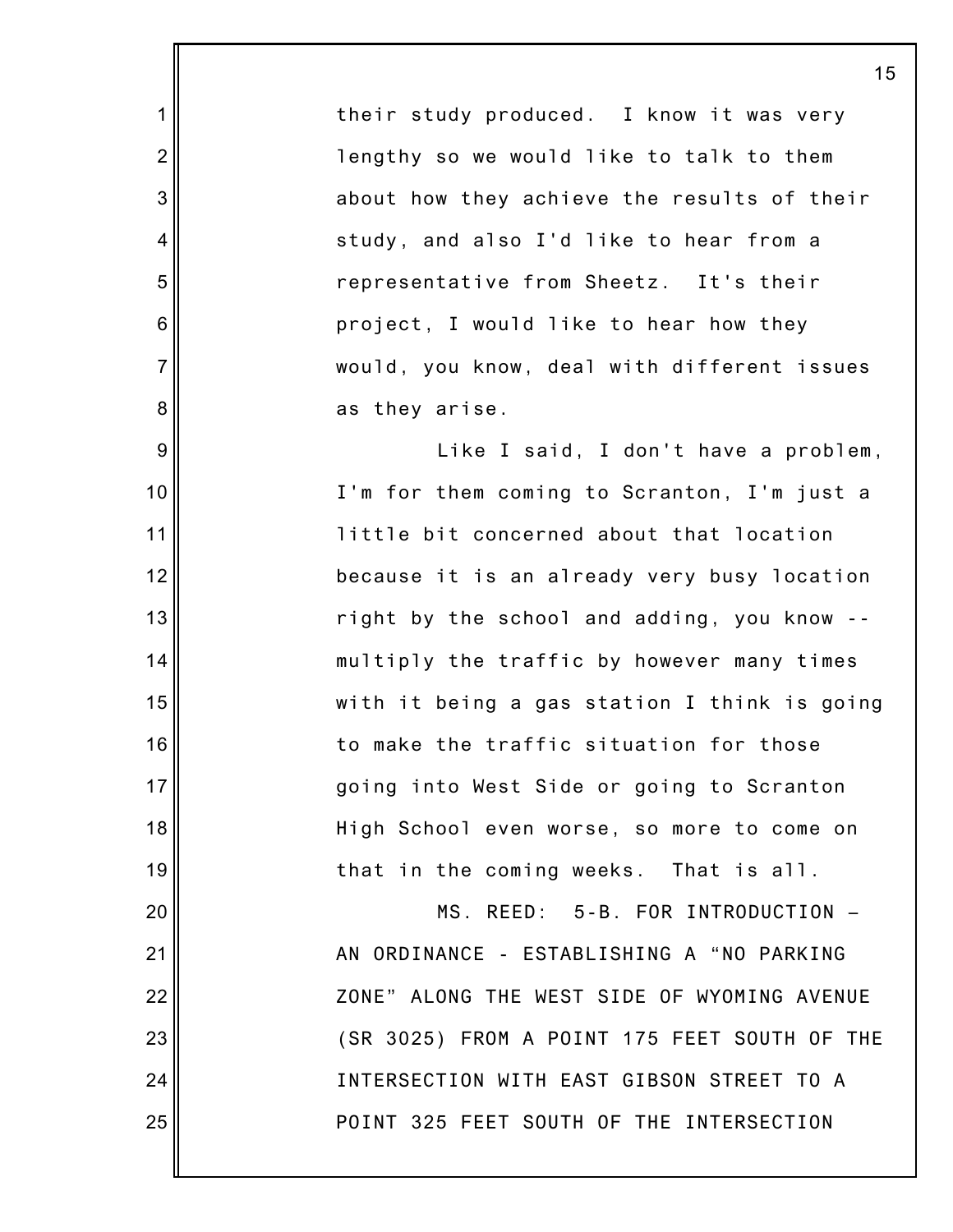|                | 16                                           |
|----------------|----------------------------------------------|
| 1              | WITH EAST GIBSON STREET TO ALLOW FOR         |
| $\overline{c}$ | DRIVEWAY SIGHT DISTANCE PURPOSES AS SHOWN ON |
| 3              | THE ATTACHED HIGHWAY OCCUPANCY PERMIT FOR    |
| 4              | THE PENNSYLVANIA NORTHEAST REGIONAL RAILROAD |
| 5              | AUTHORITY (PNRRA).                           |
| 6              | MR. ROGAN: At this time, I'll                |
| $\overline{7}$ | entertain a motion that Item 5-B be          |
| 8              | introduced into its proper committee.        |
| 9              | MR. PERRY: So moved.                         |
| 10             | MR. EVANS: Second.                           |
| 11             | MR. ROGAN: On the question? All              |
| 12             | those in favor of introduction signify by    |
| 13             | saying aye.                                  |
| 14             | MR. PERRY: Aye.                              |
| 15             | MR. DONAHUE: Aye.                            |
| 16             | MR. EVANS: Aye.                              |
| 17             | MR. GAUGHAN: Aye.                            |
| 18             | MR. ROGAN: Aye. Opposed? The ayes            |
| 19             | have it and so moved.                        |
| 20             | MS. REED: 5-C. FOR INTRODUCTION -            |
| 21             | A RESOLUTION - AUTHORIZING THE DIRECTOR OF   |
| 22             | THE DEPARTMENT OF PUBLIC WORKS OF THE CITY   |
| 23             | OF SCRANTON TO SIGN AND SUBMIT THE           |
| 24             | PENNSYLVANIA DEPARTMENT OF TRANSPORTATION    |
| 25             | ("PENNDOT") APPLICATION FOR TRAFFIC SIGNAL   |
|                |                                              |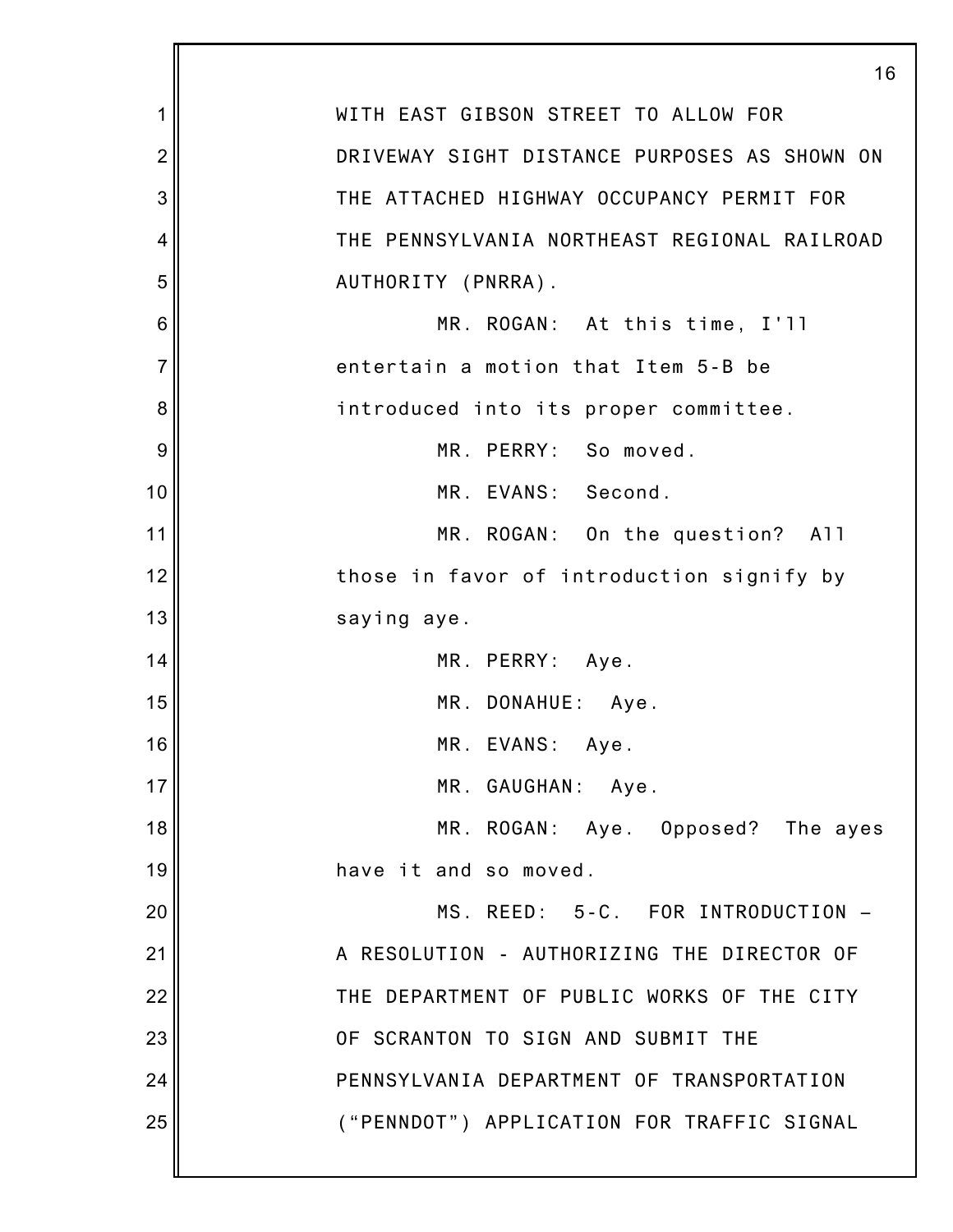|                | 17                                           |
|----------------|----------------------------------------------|
| 1              | APPROVAL FOR TRAFFIC SIGNAL PERMIT NO. 40115 |
| $\overline{2}$ | TO UPGRADE TRAFFIC SIGNAL AT SEVENTH AVENUE  |
| 3              | (SR 3029) AND WEST LINDEN STREET (SR 3020).  |
| 4              | MR. ROGAN: At this time, I'll                |
| 5              | entertain a motion that Item 5-C be          |
| 6              | introduced into its proper committee.        |
| $\overline{7}$ | MR. PERRY: So moved.                         |
| 8              | MR. EVANS: Second.                           |
| 9              | MR. ROGAN: On the question? All              |
| 10             | those in favor of introduction signify by    |
| 11             | saying aye.                                  |
| 12             | MR. PERRY: Aye.                              |
| 13             | MR. DONAHUE: Aye.                            |
| 14             | MR. EVANS: Aye.                              |
| 15             | MR. GAUGHAN: Aye.                            |
| 16             | MR. ROGAN: Aye. Opposed? The ayes            |
| 17             | have it and so moved.                        |
| 18             | MS. REED: 5-D. FOR INTRODUCTION -            |
| 19             | A RESOLUTION - AUTHORIZING THE DIRECTOR OF   |
| 20             | THE DEPARTMENT OF PUBLIC WORKS OF THE CITY   |
| 21             | OF SCRANTON TO SIGN AND SUBMIT THE           |
| 22             | PENNSYLVANIA DEPARTMENT OF TRANSPORTATION    |
| 23             | ("PENNDOT") APPLICATION FOR TRAFFIC SIGNAL   |
| 24             | APPROVAL FOR TRAFFIC SIGNAL PERMIT NO. 40308 |
| 25             | TO UPGRADE TRAFFIC SIGNAL AT WEST LINDEN     |
|                |                                              |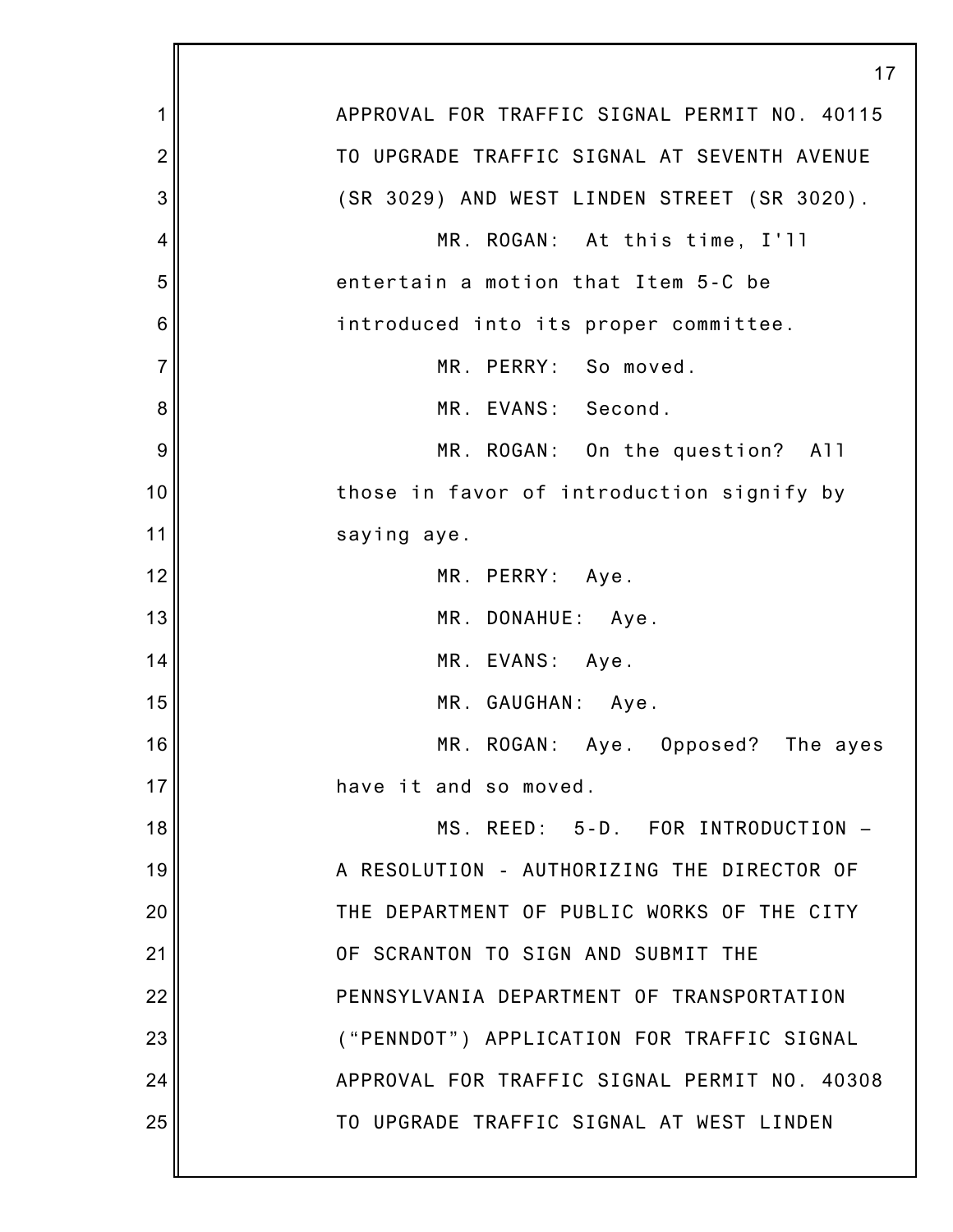|                | 18                                           |
|----------------|----------------------------------------------|
| 1              | STREET (SR 3020) AND NORTH EIGHTH            |
| $\overline{2}$ | AVENUE/MOUNT PLEASANT DRIVE.                 |
| 3              | MR. ROGAN: At this time, I'll                |
| 4              | entertain a motion that Item 5-D be          |
| 5              | introduced into its proper committee.        |
| 6              | MR. PERRY: So moved.                         |
| $\overline{7}$ | MR. EVANS: Second.                           |
| 8              | MR. ROGAN: On the question? All              |
| 9              | those in favor of introduction signify by    |
| 10             | saying aye.                                  |
| 11             | MR. PERRY: Aye.                              |
| 12             | MR. DONAHUE: Aye.                            |
| 13             | MR. EVANS: Aye.                              |
| 14             | MR. GAUGHAN: Aye.                            |
| 15             | MR. ROGAN: Aye. Opposed? The ayes            |
| 16             | have it and so moved.                        |
| 17             | MR. EVANS: I would like to make a            |
| 18             | motion to table Items 5-C and 5-D.           |
| 19             | MR. DONAHUE: Second.                         |
| 20             | MR. ROGAN: There's a motion on the           |
| 21             | floor and a second to table Items 5-C and    |
| 22             | 5-D, on the question?                        |
| 23             | MR. EVANS: On the question, my               |
| 24             | major concern with this and, again, we'll    |
| 25             | have some time to talk with PennDOT about it |
|                |                                              |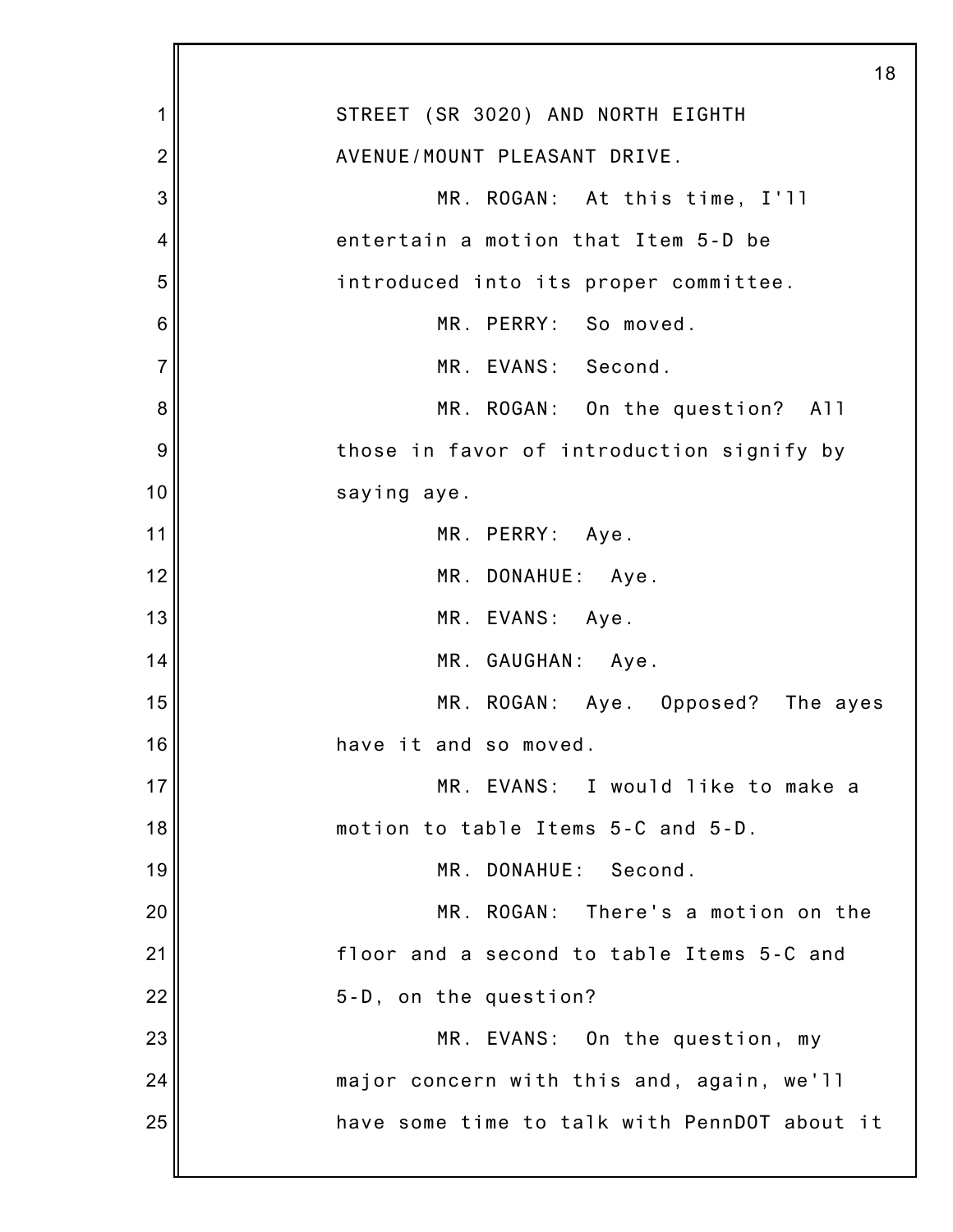and anybody else that wants to come in and talk about it, is did they give the upmost consideration to pedestrian safety. Traffic studies generally put the heaviest emphasis on moving cars safely, but they rarely look at house safe is it for the pedestrians to cross that intersection, so that's my biggest concern and they are the type of questions I will be asking when we get a chance to talk some officials.

1

2

3

4

5

6

7

8

9

10

11

12

13

14

15

16

17

18

MR. GAUGHAN: On the question, I agree with everything that's been said, and just from my own experience trying to get near that area when school is in is an absolute nightmare, and I'm assuming that this project will make that even worse than it already is so, again, I share the safety concerns of my colleagues. Thank you.

19 20 21 22 23 24 25 MR. ROGAN: Any else? All those in favor of tabling this signify by saying aye? MR. PERRY: Aye. MR. DONAHUE: Aye. MR. EVANS: Aye. MR. GAUGHAN: Aye. MR. ROGAN: Aye. Opposed? The ayes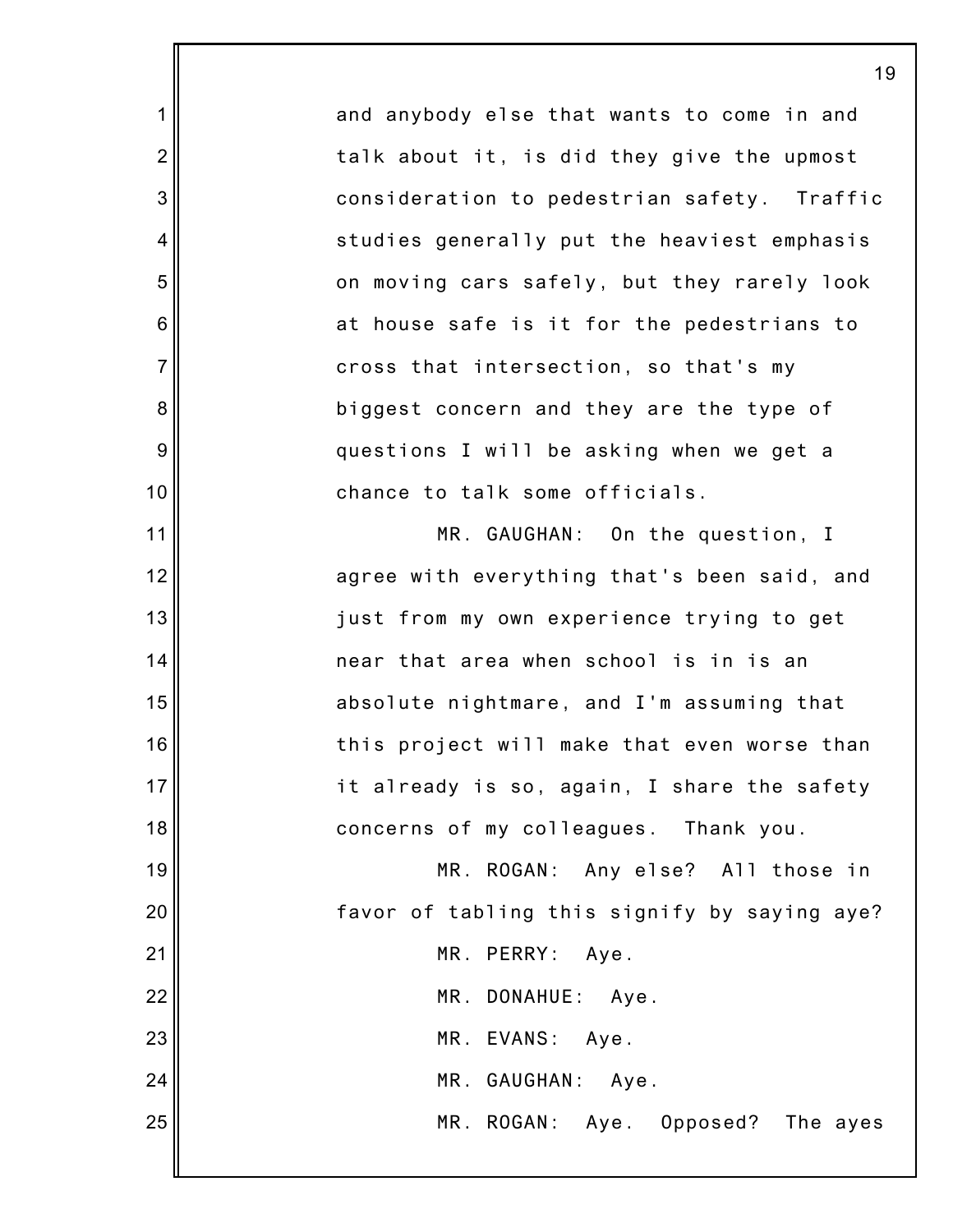|                | 20                                           |
|----------------|----------------------------------------------|
| 1              | have it and so moved.                        |
| $\overline{2}$ | MS. REED: 5-E. FOR INTRODUCTION -            |
| 3              | A RESOLUTION - AUTHORIZING THE MAYOR AND     |
| 4              | OTHER APPROPRIATE CITY OFFICIALS TO EXECUTE  |
| 5              | AND ENTER INTO A CONTRACT WITH PETERS DESIGN |
| 6              | GROUP, INC. FOR PROFESSIONAL ARCHITECTURAL   |
| $\overline{7}$ | AND ENGINEERING SERVICES FOR THE SERRENTI    |
| 8              | MEMORIAL ARMY RESERVE CENTER RENOVATION      |
| 9              | PROJECT.                                     |
| 10             | MR. ROGAN: At this time, I'll                |
| 11             | entertain a motion that Item 5-E be          |
| 12             | introduced into its proper committee.        |
| 13             | MR. PERRY: So moved.                         |
| 14             | MR. EVANS: Second.                           |
| 15             | MR. ROGAN: On the question?                  |
| 16             | MR. GAUGHAN: Yes, on the question,           |
| 17             | we discussed this in caucus, this project in |
| 18             | it's entirety, I've thought this from the    |
| 19             | very beginning, I don't believe that we      |
| 20             | should -- I didn't believe that she have     |
| 21             | moved forward with this project. I don't     |
| 22             | believe that we should add maintenance costs |
| 23             | to our budget, which is what is going to     |
| 24             | happen in my opinion, especially a community |
| 25             | that is in Act 47 and that may very well be  |
|                |                                              |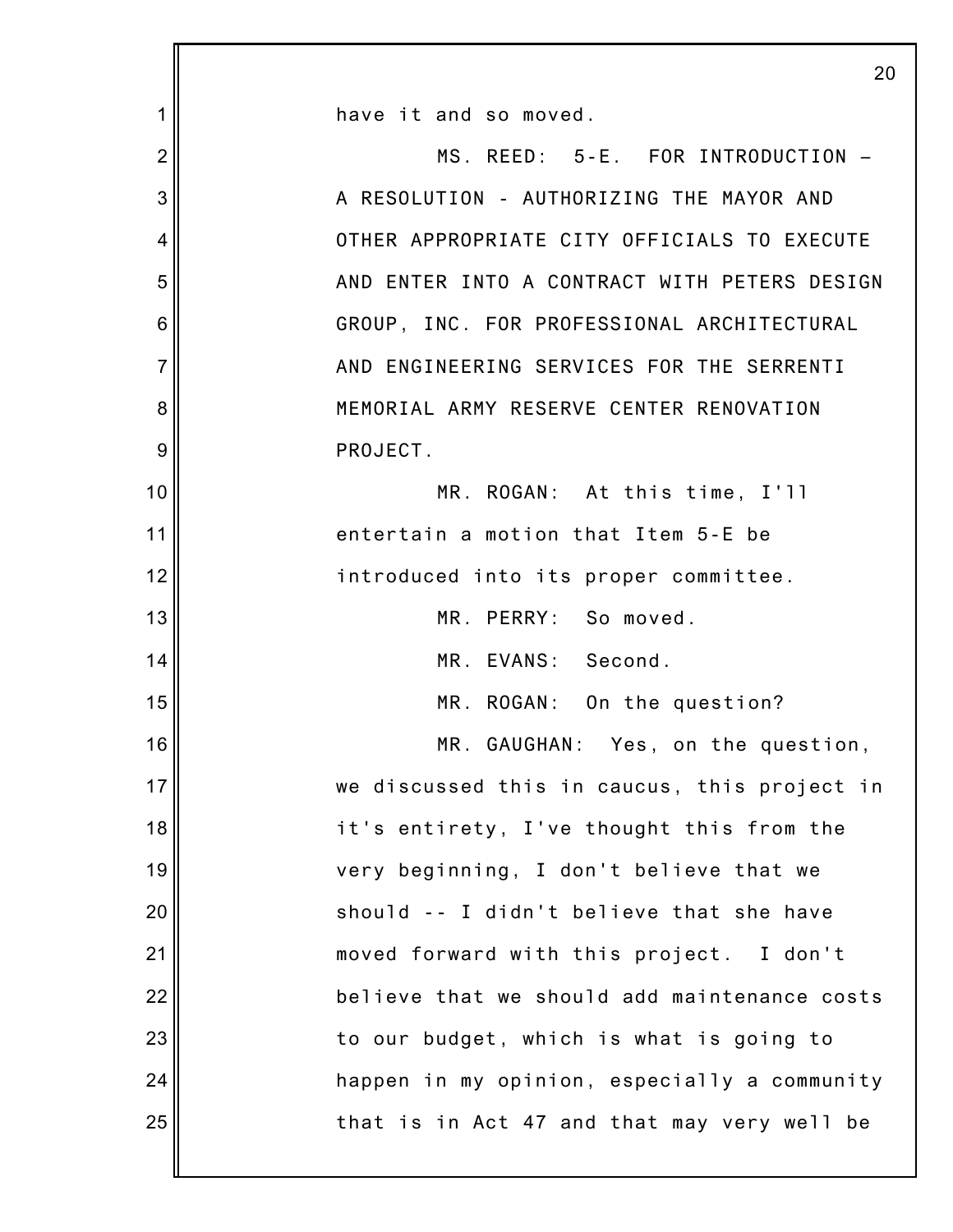|                | 21                                           |
|----------------|----------------------------------------------|
| 1              | leaving Act 47. We may have problems just    |
| $\overline{2}$ | sustaining on our own, never mind adding     |
| 3              | additional stress and lighting costs and     |
| 4              | heating and cooling and maintaining that     |
| 5              | building so there are concerns there.        |
| 6              | My other concern after looking at            |
| $\overline{7}$ | the contract with Peters design group is it  |
| 8              | seems to me that it is very vague and open   |
| 9              | ended. The fee schedule that was included    |
| 10             | in the backup says that it's going to be     |
| 11             | negotiable based upon ECC of the project and |
| 12             | they will negotiate this fee based on extent |
| 13             | of services required and then they give      |
| 14             | different percentages for some of the work   |
| 15             | that they plan on doing.                     |
| 16             | I pulled the other bids that came in         |
| 17             | and some of them have lump sums, some of     |
| 18             | them have percentages, but we need more --   |
| 19             | or I need more clarification on this I think |
| 20             | before we can move forward, so I did ask     |
| 21             | that the city solicitor and the business     |
| 22             | administrator, whoever comes in and explains |
| 23             | this.                                        |
| 24             | The other concern that I have is             |
| 25             | that in the backup there was several         |
|                |                                              |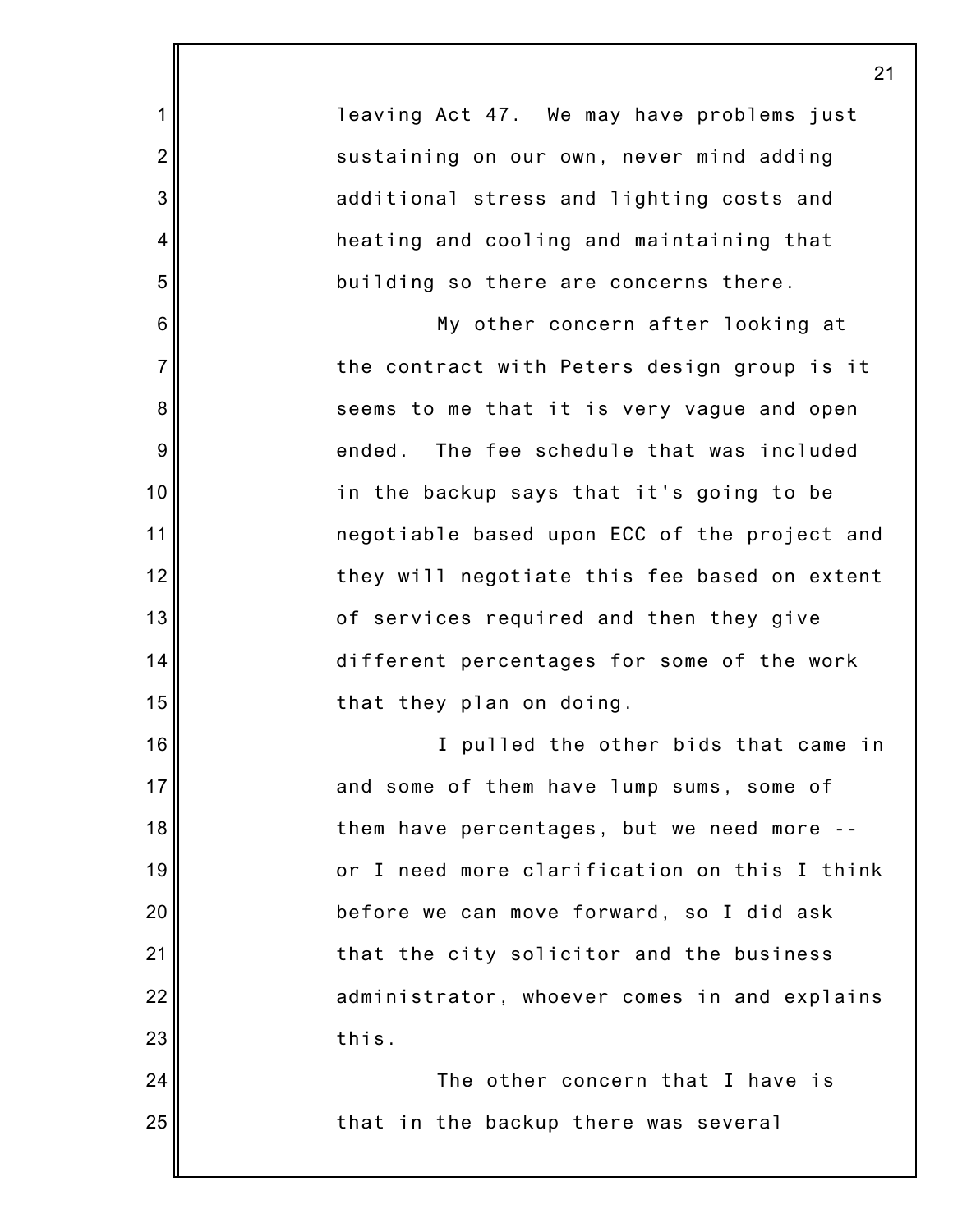questions that were posed by the bidders to the city, one of them was that they wanted to see the overall -- what the city's budget was for the project and the city said that no budget will be disclosed at this time and then there were other additional questions there.

1

2

3

4

5

6

7

8

9

10

11

12

13

14

15

16

17

18

21

22

23

24

25

So, again, I think what I wouldn't want to see this firm get a contract and then something happen and we end up paying much more than we should have. I would rather see a flat fee and not leave this so open-ended and so vague so I'll vote for this tonight. I'm not going to vote for this because I don't agree with the project on it's face, but I do think we need answers to these questions that I posed tonight. Thank you.

19 20 MR. ROGAN: Anyone else on the question?

MR. PERRY: Yes, on the question. Councilman Gaughan and I, you know, we fall on different sides of the issue when it comes to the Serrenti building. I was always for this acquisition, but as far as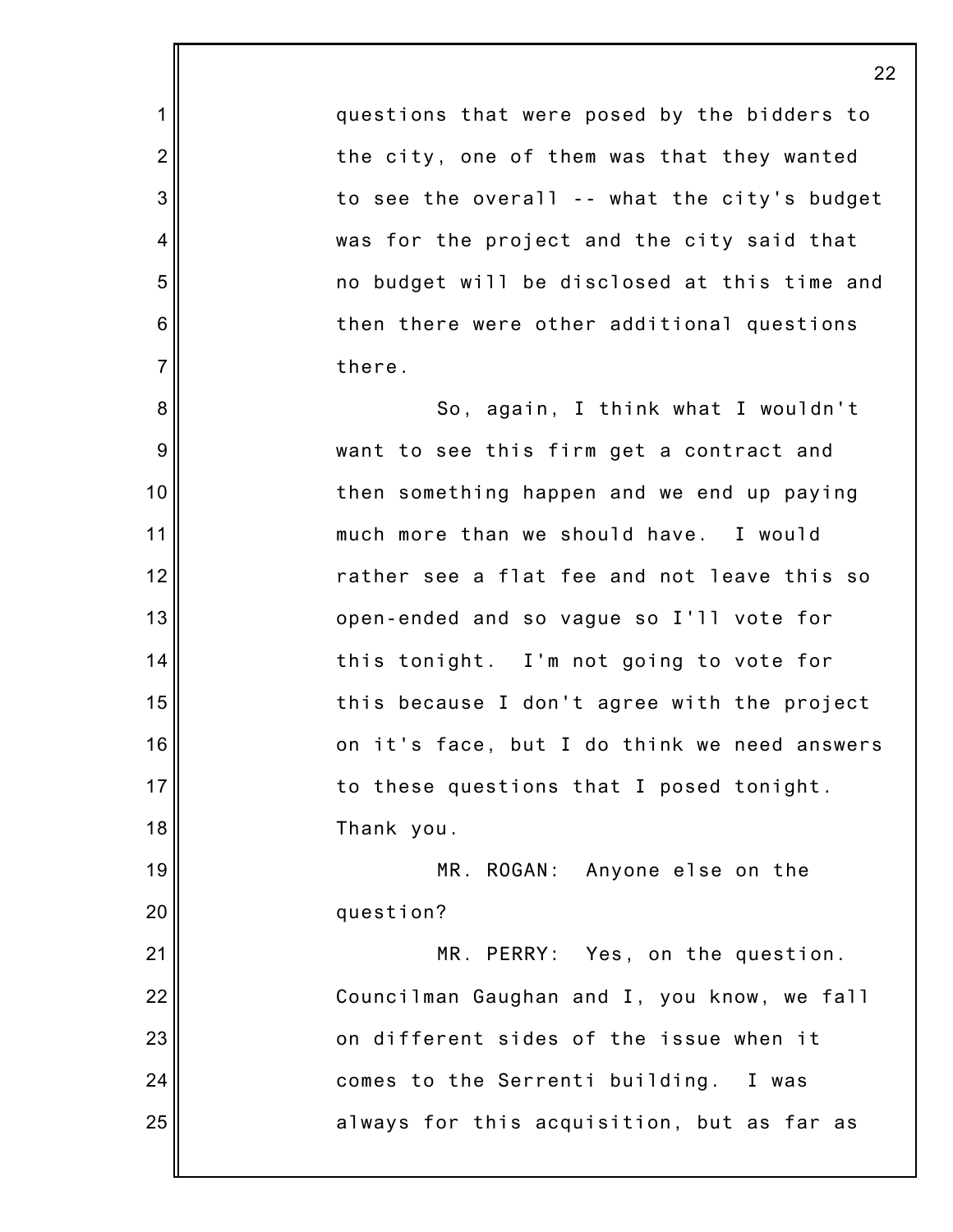the questions being raised about 5-E, you know, I agree with most of those. I think it would be a good idea to get an explanation on some of the questions that you brought up. You know, this was brought up in caucus and I think this would just help going forward to make sure that we were told that monies spent on Serrenti building would come straight from grants and there have been -- I know the Department, the Police Department has been working hard to allocate these grants, I just want to make sure that it doesn't really state the language on 5-E that we are holding to that, so, you know, I agree that this could use some more explanation. MR. ROGAN: Just to reiterate, this

1

2

3

4

5

6

7

8

9

10

11

12

13

14

15

16

17

18

19

20

21

22

23

24

25

was discussed in caucus and we are going to have the -- invite the city solicitor to our caucus next week to discuss this legislation, and I know we have discussed this at length, but this building is going to help increase public safety in the City of Scranton and especially the Hill section, so it's definitely something that -- it's a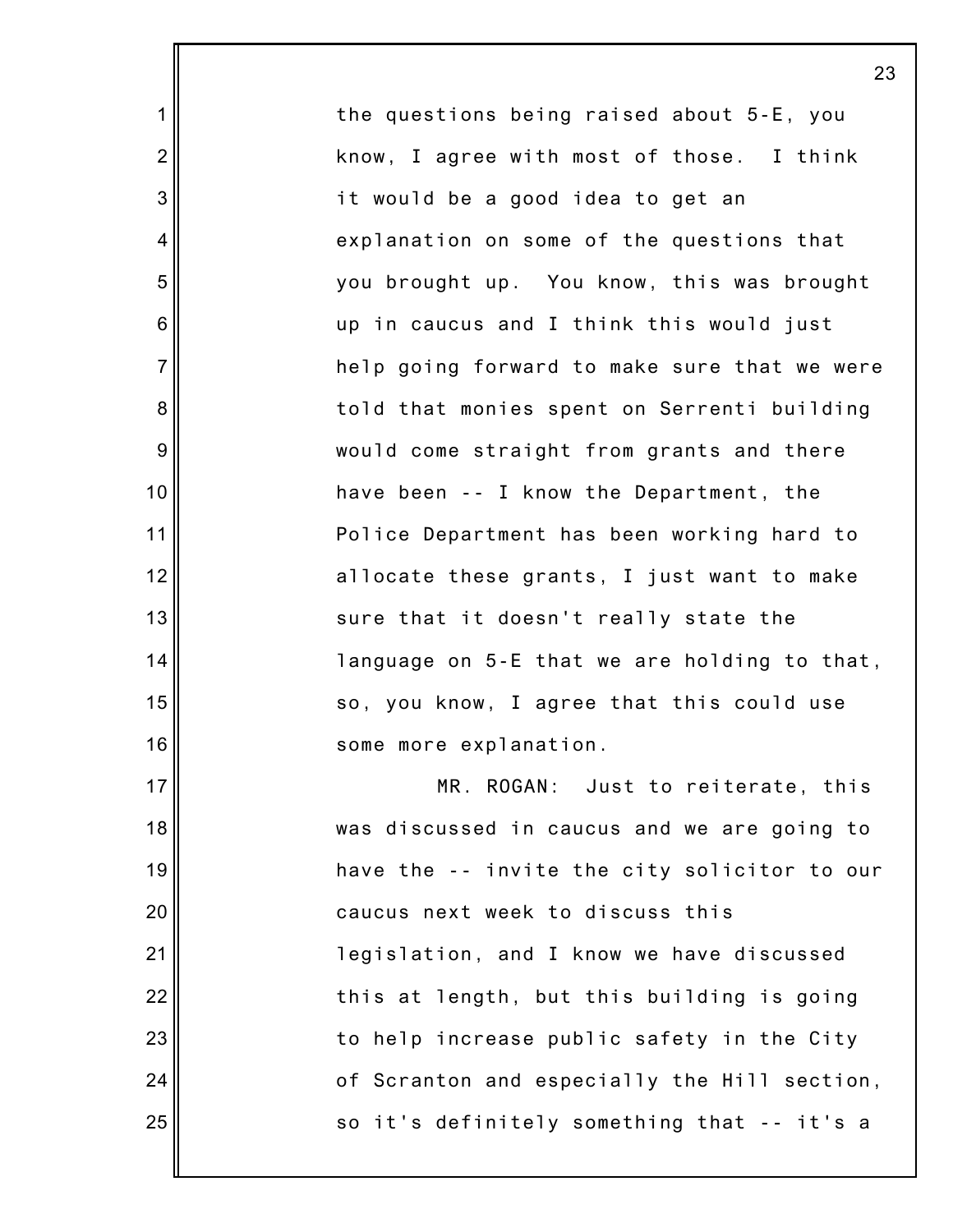|                | 24                                           |
|----------------|----------------------------------------------|
| 1              | very deserving project but the questions     |
| $\overline{2}$ | regarding the specific legislation we will   |
| 3              | have answered prior to the final vote.       |
| 4              | All those in favor signify by saying         |
| 5              | aye.                                         |
| 6              | MR. PERRY: Aye.                              |
| $\overline{7}$ | MR. DONAHUE: Aye.                            |
| 8              | MR. EVANS: Aye.                              |
| 9              | MR. GAUGHAN: Aye.                            |
| 10             | MR. ROGAN: Aye. Opposed? The ayes            |
| 11             | have it and so moved.                        |
| 12             | MS. REED: SIXTH ORDER. 6-A.                  |
| 13             | READING BY TITLE - FILE OF THE COUNCIL NO.   |
| 14             | 10, 2018 - AN ORDINANCE - CREATING AND       |
| 15             | ESTABLISHING SPECIAL CITY ACCOUNT NO.        |
| 16             | 02.229628 ENTITLED "ARLE NORTH MAIN &        |
| 17             | PARKER" FOR THE RECEIPT OF GRANT FUNDS FROM  |
| 18             | THE AUTOMATED RED LIGHT TRANSPORTATION       |
| 19             | ENHANCEMENT GRANT (ARLE) PROGRAM IN ORDER TO |
| 20             | PROVIDE FUNDING FOR A TRAFFIC SIGNAL AT THE  |
| 21             | INTERSECTION OF NORTH MAIN AVENUE AND PARKER |
| 22             | STREET.                                      |
| 23             | MR. ROGAN: You've heard reading by           |
| 24             | title of Item 6-A, what is your pleasure?    |
| 25             | MR. PERRY: I move that Item 6-A              |
|                |                                              |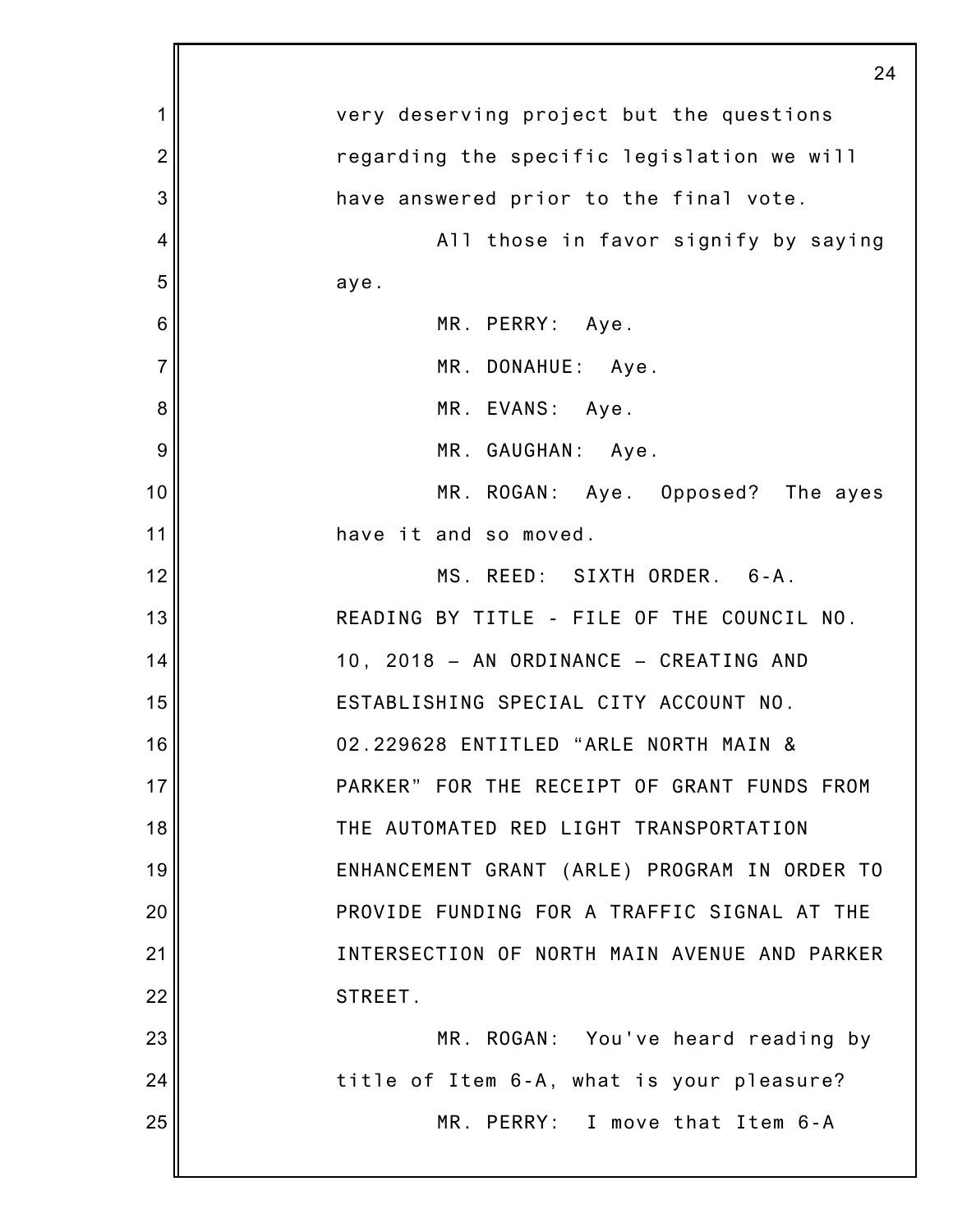|                | 25                                           |
|----------------|----------------------------------------------|
| 1              | pass reading by title.                       |
| $\overline{2}$ | MR. EVANS: Second.                           |
| 3              | MR. ROGAN: On the question? All              |
| 4              | those in favor signify by saying aye.        |
| 5              | MR. PERRY: Aye.                              |
| 6              | MR. DONAHUE: Aye.                            |
| $\overline{7}$ | MR. EVANS: Aye.                              |
| 8              | MR. GAUGHAN: Aye.                            |
| 9              | MR. ROGAN: Aye. Opposed? The ayes            |
| 10             | have it and so moved.                        |
| 11             | MS. REED: SEVENTH ORDER. 7-A. FOR            |
| 12             | CONSIDERATION BY THE COMMITTEE ON COMMUNITY  |
| 13             | DEVELOPMENT - FOR ADOPTION - RESOLUTION NO.  |
| 14             | 28, 2018 - AUTHORIZING THE MAYOR AND OTHER   |
| 15             | APPROPRIATE CITY OFFICIALS FOR THE CITY OF   |
| 16             | SCRANTON TO ENTER INTO A LOAN TO GRANT       |
| 17             | AGREEMENT AND MAKE A LOAN/GRANT FROM THE     |
| 18             | CITY OF SCRANTON'S BUSINESS AND INDUSTRY     |
| 19             | LOAN TO GRANT PROGRAM, PROJECT NO. 150.43 IN |
| 20             | AN AMOUNT NOT TO EXCEED \$30,000.00 TO JED   |
| 21             | POOL TOOLS, INC. TO ASSIST AN ELIGIBLE       |
| 22             | PROJECT.                                     |
| 23             | MR. ROGAN: What is the                       |
| 24             | recommendation for the Chair for the         |
| 25             | Committee on Community Development?          |
|                |                                              |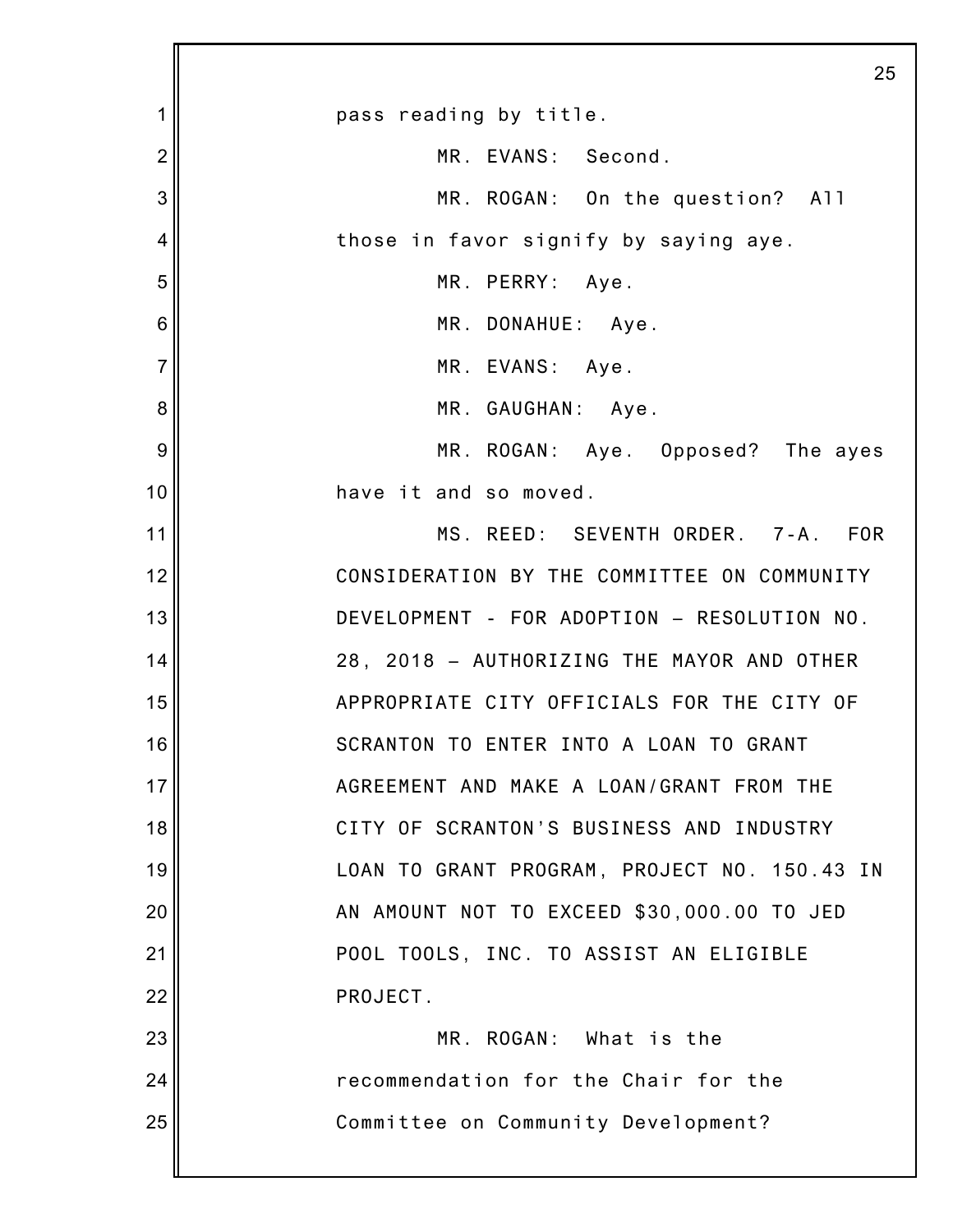|                | 26                                          |
|----------------|---------------------------------------------|
| 1              | MR. DONAHUE: As Chairperson for the         |
| $\overline{2}$ | Committee on Community Development, I       |
| 3              | recommend final passage of Item 7-A.        |
| 4              | MR. EVANS: Second.                          |
| 5              | MR. ROGAN: On the question? Roll            |
| 6              | call, please?                               |
| $\overline{7}$ | MS. CARRERA: Mr. Perry.                     |
| 8              | MR. PERRY: Yes.                             |
| 9              | MS. CARRERA: Mr. Donahue.                   |
| 10             | MR. DONAHUE: Yes.                           |
| 11             | MS. CARRERA: Mr. Evans.                     |
| 12             | MR. EVANS: Yes.                             |
| 13             | MS. CARRERA: Mr. Gaughan.                   |
| 14             | MR. GAUGHAN: Yes.                           |
| 15             | MS. CARRERA: Mr. Rogan.                     |
| 16             | MR. ROGAN: Yes. I hereby declare            |
| 17             | Item 7-A legally and lawfully adopted.      |
| 18             | MS. REED: 7-B. FOR CONSIDERATION            |
| 19             | BY THE COMMITTEE ON COMMUNITY DEVELOPMENT - |
| 20             | FOR ADOPTION - RESOLUTION NO. 29, 2018 -    |
| 21             | ACCEPTING THE RECOMMENDATION OF THE         |
| 22             | HISTORICAL ARCHITECTURE REVIEW BOARD        |
| 23             | ("HARB") AND APPROVING THE CERTIFICATE OF   |
| 24             | APPROPRIATENESS FOR GLOBAL ENERGY SERVICES, |
| 25             | 20 WEST AYLESBURY ROAD, TIMONIUM, MARYLAND, |
|                |                                             |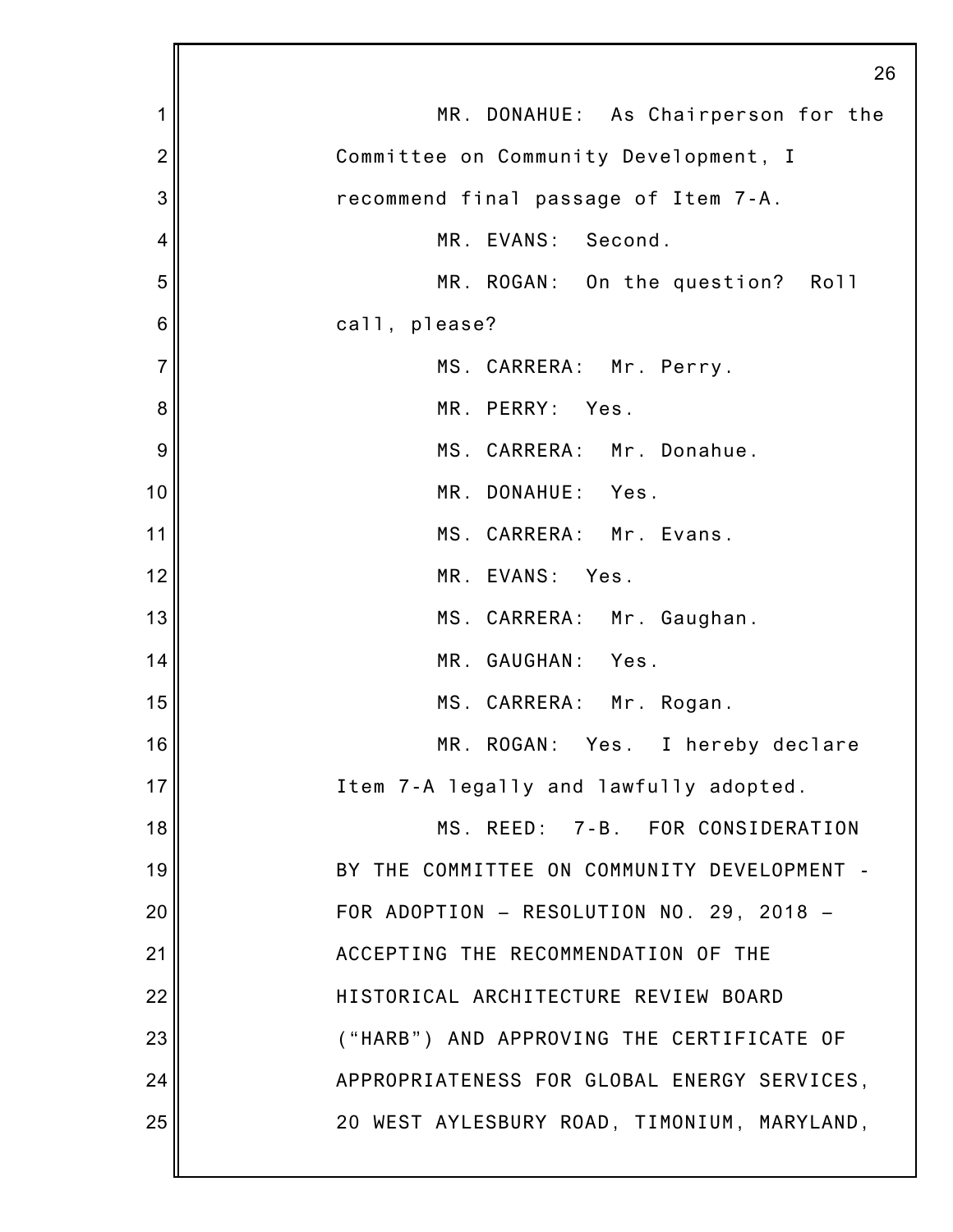|                | 27                                           |
|----------------|----------------------------------------------|
| 1              | 21093, FOR REPLACEMENT OF ALL SINGLE PANE    |
| $\overline{2}$ | WINDOWS WITH NEW DOUBLE PANE ENERGY          |
| 3              | EFFICIENT COMPOSITE WOOD HUNG WINDOWS        |
| 4              | CONSISTENT WITH EXISTING WINDOWS; NO BRICK   |
| 5              | WORK NECESSARY, SITUATED AT THE SCRANTON     |
| 6              | SCHOOL DISTRICT ADMINISTRATION BUILDING, 425 |
| $\overline{7}$ | NORTH WASHINGTON AVENUE, SCRANTON, PA 18503. |
| 8              | MR. ROGAN: What is the                       |
| 9              | recommendation for the Chair for the         |
| 10             | Committee on Community Development?          |
| 11             | MR. DONAHUE: As Chairperson for the          |
| 12             | Committee on Community Development, I        |
| 13             | recommend final passage of Item 7-B.         |
| 14             | MR. EVANS: Second.                           |
| 15             | MR. ROGAN: On the question? Roll             |
| 16             | call, please?                                |
| 17             | MS. CARRERA: Mr. Perry.                      |
| 18             | MR. PERRY: Yes.                              |
| 19             | MS. CARRERA: Mr. Donahue.                    |
| 20             | MR. DONAHUE: Yes.                            |
| 21             | MS. CARRERA: Mr. Evans.                      |
| 22             | MR. EVANS: Yes.                              |
| 23             | MS. CARRERA: Mr. Gaughan.                    |
| 24             | MR. GAUGHAN: Yes.                            |
| 25             | MS. CARRERA: Mr. Rogan.                      |
|                |                                              |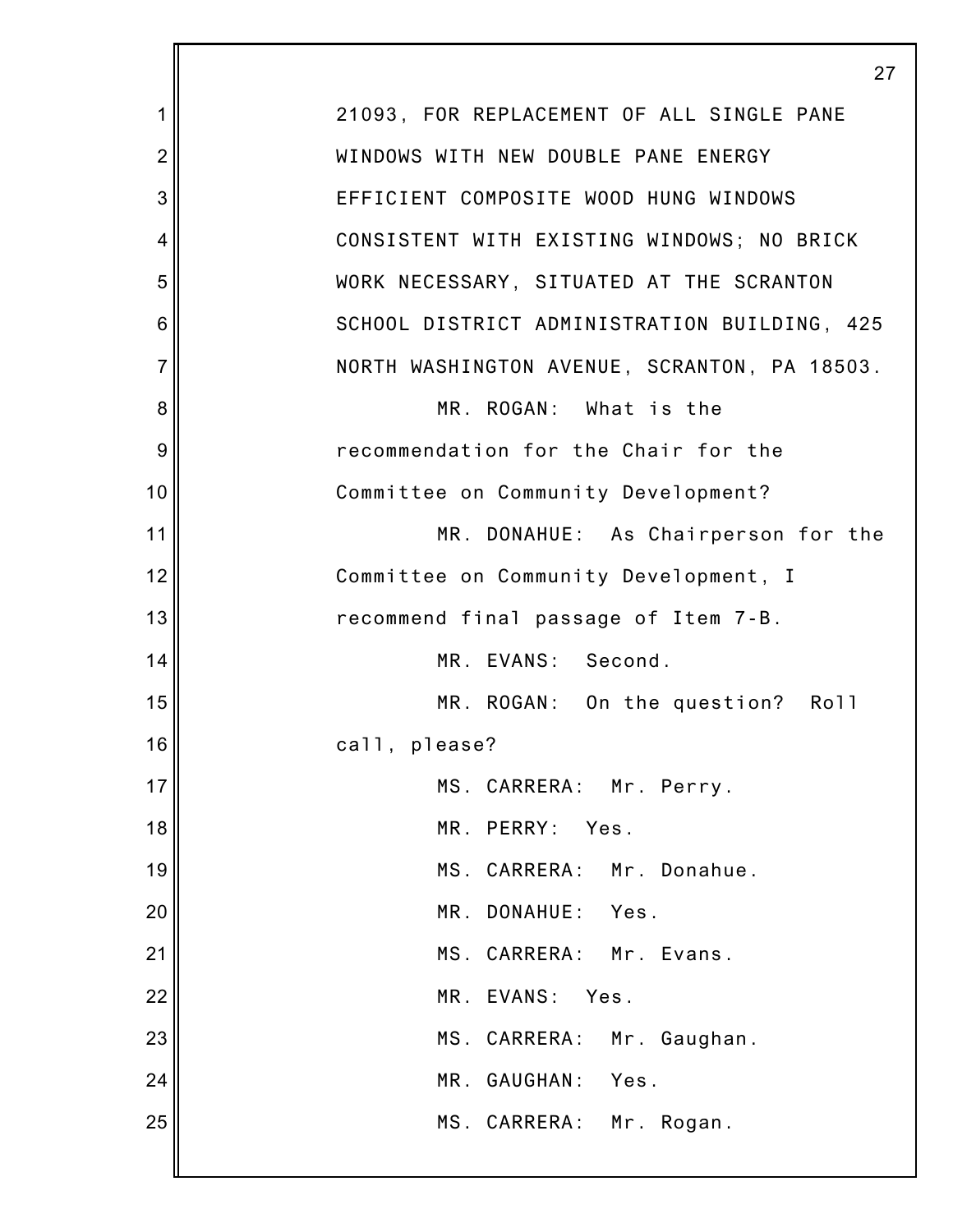|                          |                                        | 28 |
|--------------------------|----------------------------------------|----|
| 1                        | MR. ROGAN: Yes. I hereby declare       |    |
| $\overline{2}$           | Item 7-B legally and lawfully adopted. |    |
| 3                        | If there is no further business,       |    |
| $\overline{\mathcal{A}}$ | I'll entertain a motion to adjourn.    |    |
| 5                        | MR. PERRY: Motion to adjourn.          |    |
| $\,6$                    | MR. ROGAN: Meeting adjourned.          |    |
| $\overline{7}$           |                                        |    |
| $\bf 8$                  |                                        |    |
| $\boldsymbol{9}$         |                                        |    |
| $10$                     |                                        |    |
| 11                       |                                        |    |
| 12                       |                                        |    |
| 13                       |                                        |    |
| 14                       |                                        |    |
| 15                       |                                        |    |
| 16                       |                                        |    |
| 17                       |                                        |    |
| 18                       |                                        |    |
| 19                       |                                        |    |
| 20                       |                                        |    |
| $\overline{21}$          |                                        |    |
| 22                       |                                        |    |
| 23                       |                                        |    |
| 24                       |                                        |    |
| 25                       |                                        |    |
|                          |                                        |    |